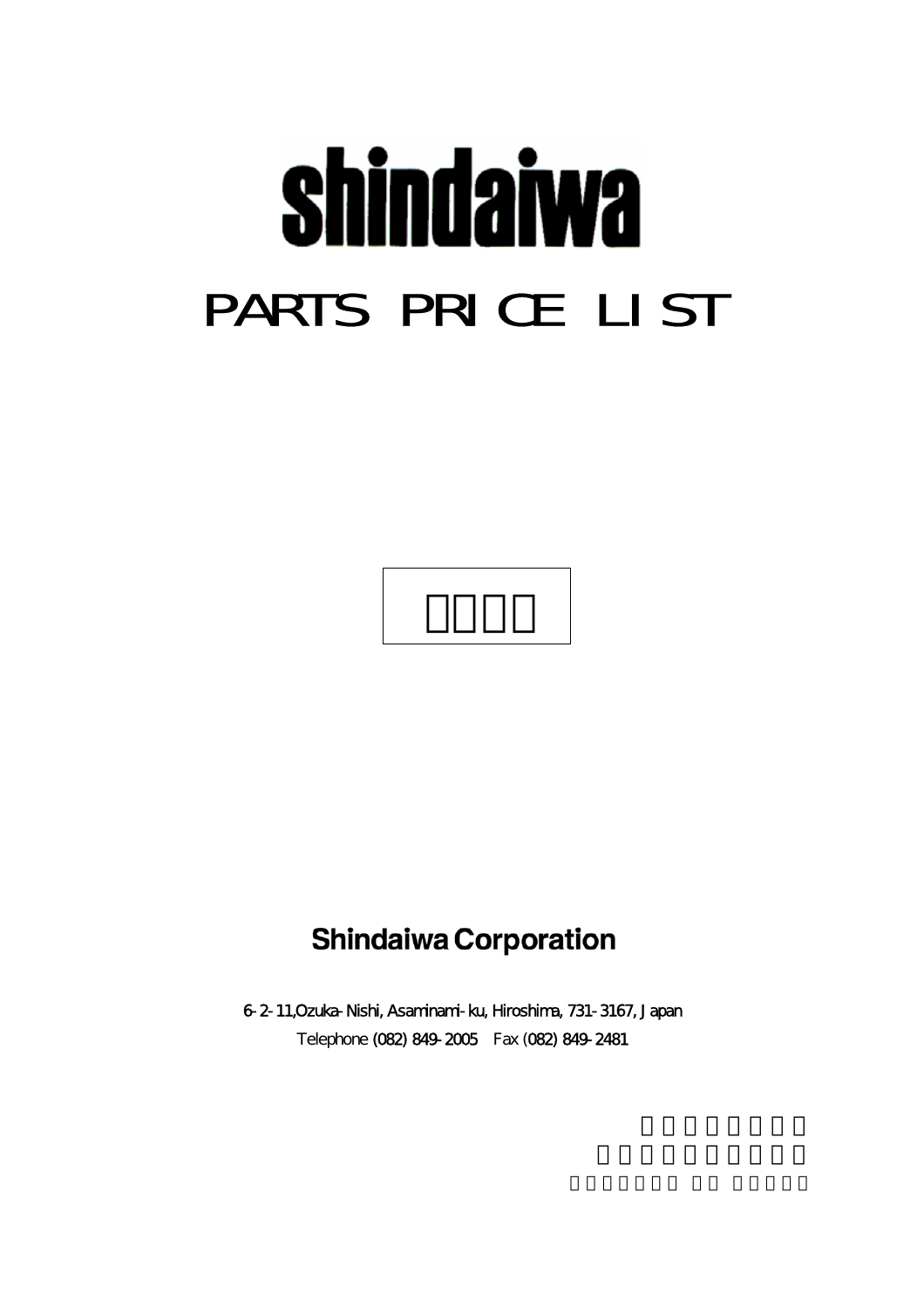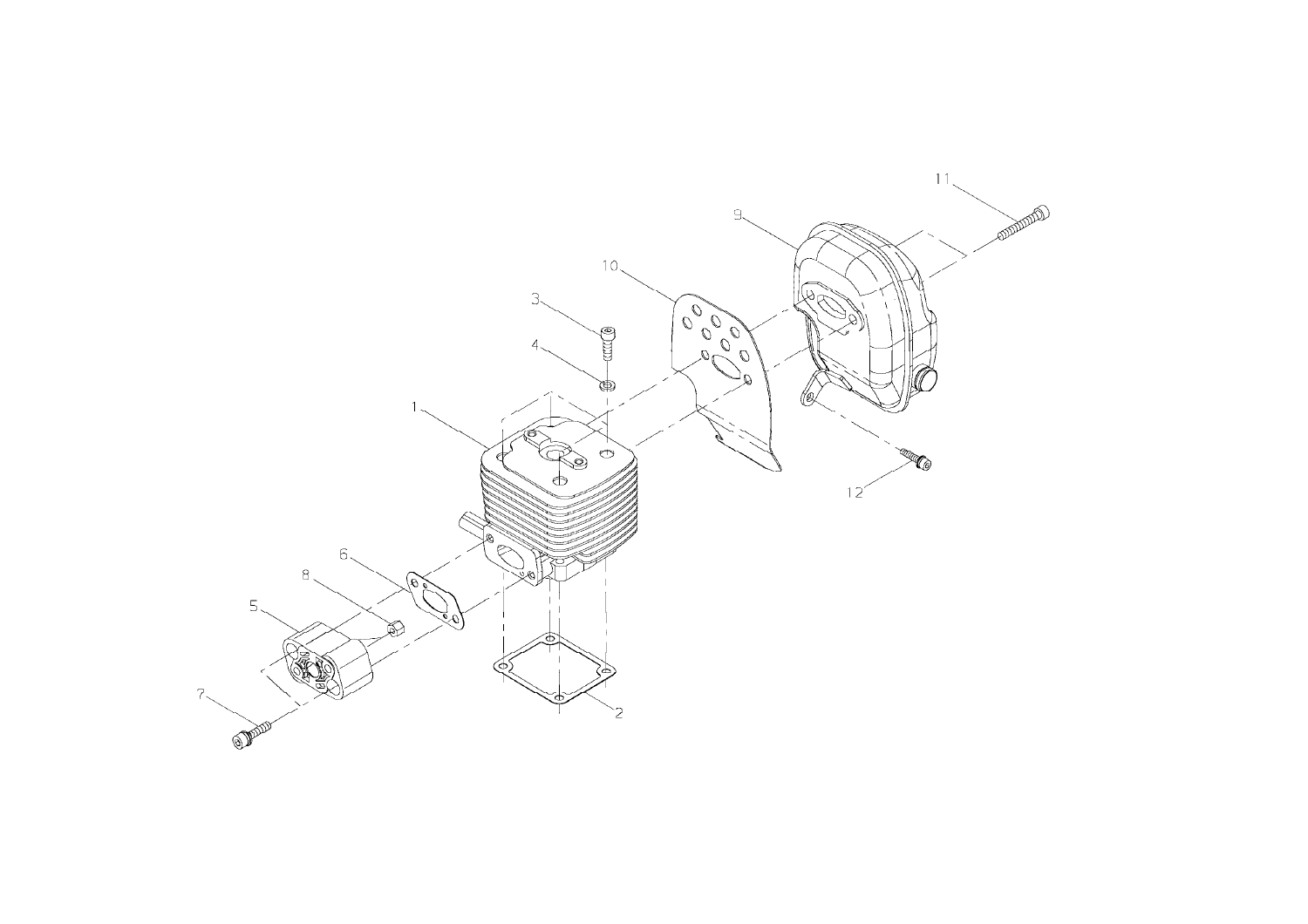PRICE:(\$)

| Ref. No. | Part No.        | Part Name        | $Q^{\cdot}$ ty   | Unit<br>Price(\$) | Remarks |
|----------|-----------------|------------------|------------------|-------------------|---------|
|          | 1-1 70210-12111 | <b>CYLINDER</b>  | 1                |                   |         |
|          | 220010-12121    | <b>GASKET</b>    | 1                |                   |         |
|          | 301020-05250    | <b>BOLT</b>      | $\overline{4}$   |                   | M5x25   |
|          | 401600-05131    | SPRING WASHER    | $\overline{4}$   |                   | 5mm     |
|          | 5 20060-12210   | <b>INSULATOR</b> | 1                |                   |         |
|          | 6 20011-12221   | <b>GASKET</b>    | 1                |                   |         |
|          | 711022-05250    | <b>BOLT-SPW</b>  | $\boldsymbol{2}$ |                   | M5x25   |
|          | 8 20024-12260   | <b>NUT</b>       | $\overline{2}$   |                   |         |
|          | 962104-15110    | <b>MUFFLER</b>   | 1                |                   |         |
|          | 10 62104-15210  | <b>GASKET</b>    | 1                |                   |         |
|          | 1101020-06250   | <b>BOLT</b>      | $\overline{2}$   |                   | M6x25   |
|          | 12 11024-05120  | <b>BOLT-SLPW</b> | 1                |                   | M5x12   |
|          |                 |                  |                  |                   |         |
|          |                 |                  |                  |                   |         |
|          |                 |                  |                  |                   |         |
|          |                 |                  |                  |                   |         |
|          |                 |                  |                  |                   |         |
|          |                 |                  |                  |                   |         |
|          |                 |                  |                  |                   |         |
|          |                 |                  |                  |                   |         |
|          |                 |                  |                  |                   |         |
|          |                 |                  |                  |                   |         |
|          |                 |                  |                  |                   |         |
|          |                 |                  |                  |                   |         |
|          |                 |                  |                  |                   |         |
|          |                 |                  |                  |                   |         |
|          |                 |                  |                  |                   |         |
|          |                 |                  |                  |                   |         |
|          |                 |                  |                  |                   |         |
|          |                 |                  |                  |                   |         |
|          |                 |                  |                  |                   |         |
|          |                 |                  |                  |                   |         |
|          |                 |                  |                  |                   |         |
|          |                 |                  |                  |                   |         |
|          |                 |                  |                  |                   |         |
|          |                 |                  |                  |                   |         |
|          |                 |                  |                  |                   |         |
|          |                 |                  |                  |                   |         |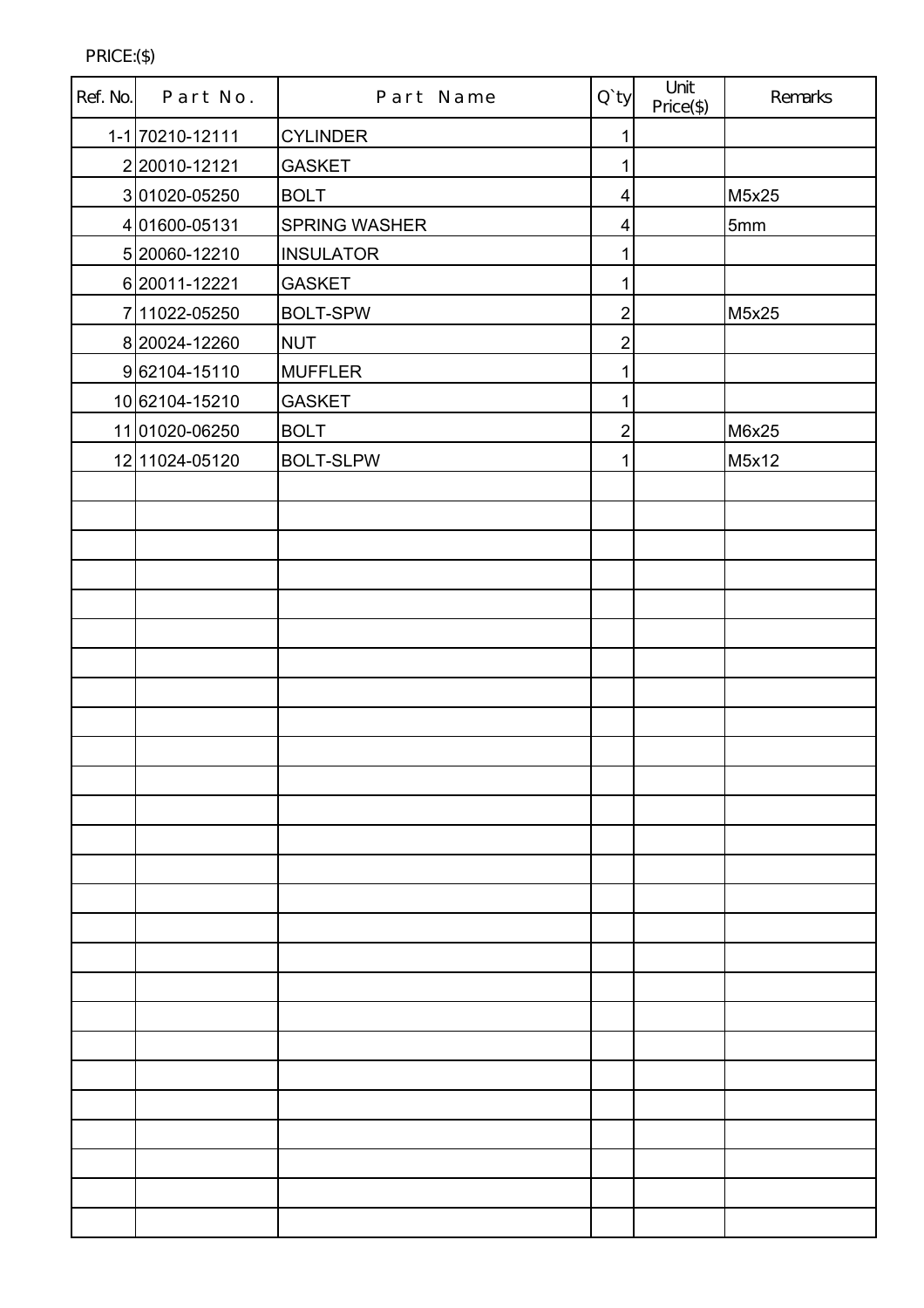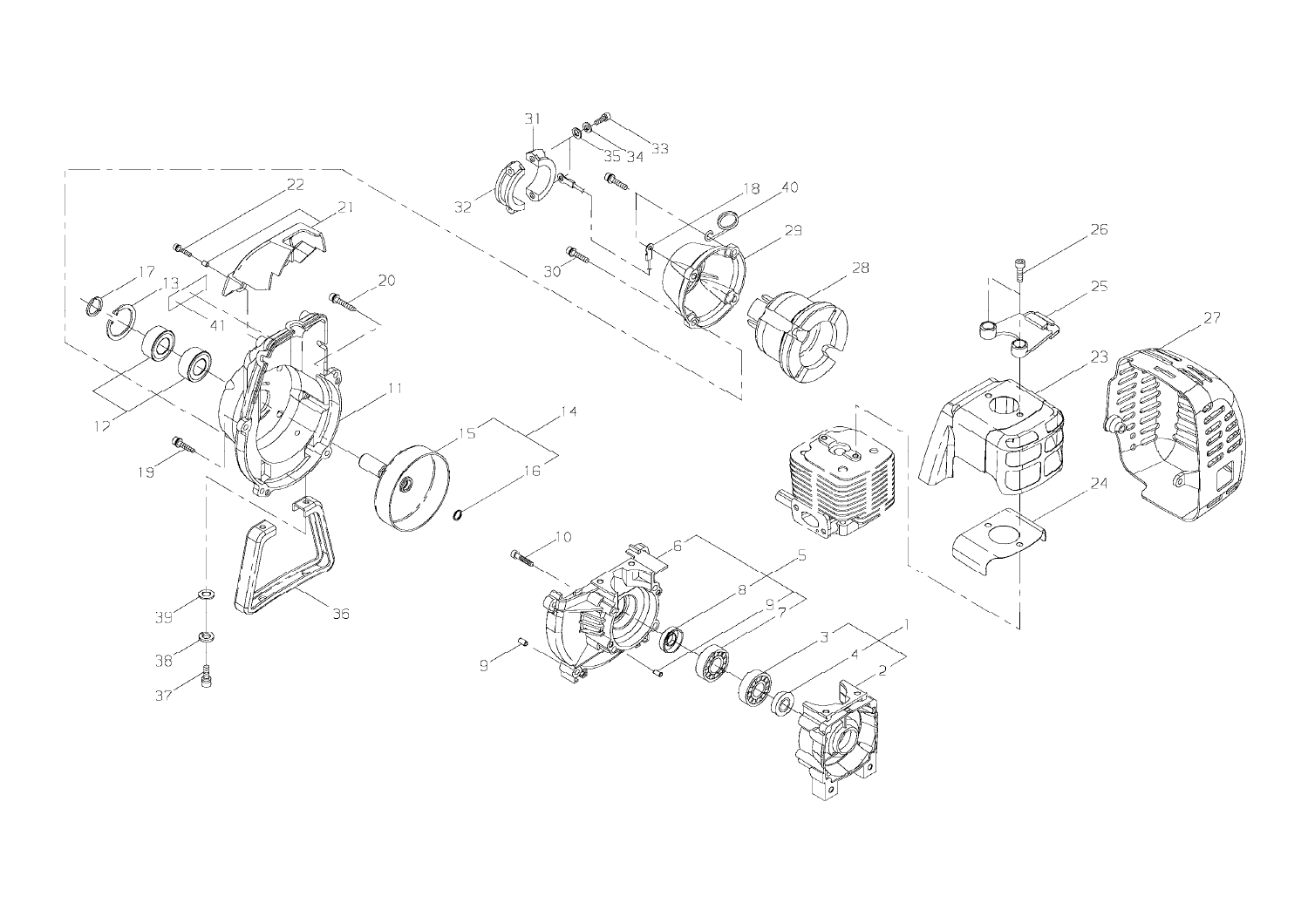| Ref. No. | Part No.        | Part Name                | $Q$ ty         | Unit<br>Price (\$) | <b>Remarks</b>       |
|----------|-----------------|--------------------------|----------------|--------------------|----------------------|
|          | 2-1 72935-21101 | <b>CRANKCASE,S COMP</b>  | 1              |                    |                      |
|          | 272935-21111    | *CRANKCASE,S             | 1              |                    |                      |
|          | 3 12900-62020   | *BALL BEARING            | 1              |                    | 6202, C <sub>3</sub> |
|          | 420010-21211    | *OIL SEAL                | 1              |                    |                      |
|          | 5 70062-21200   | <b>CRANKCASE, M COMP</b> | 1              |                    |                      |
|          | 6 72921-21121   | *CRANKCASE, M            | 1              |                    |                      |
|          | 7 12900-62020   | *BALL BEARING            | 1              |                    | 6202, C <sub>3</sub> |
|          | 8 20010-21211   | *OIL SEAL                | 1              |                    |                      |
|          | 912492-50100    | *ROLLER                  | 4              |                    | φ5xL10               |
|          | 1001020-05300   | <b>BOLT</b>              | 4              |                    | M5x30                |
|          | 11 70012-31111  | <b>FAN COVER</b>         | 1              |                    |                      |
|          | 12 02006-06002  | <b>BALL BEARING</b>      | $\overline{2}$ |                    | 6002DDU              |
|          | 13 02432-32120  | <b>SNAP RING</b>         | 1              |                    | 32mm                 |
|          | 14 20021-31200  | <b>CLUTCH DRUM SET</b>   | 1              |                    |                      |
|          | 15 20021-31210  | <b>CLUTCH DRUM</b>       | 1              |                    |                      |
|          | 16 20021-31220  | <b>SNAP RING</b>         | 1              |                    |                      |
|          | 17 20011-31230  | <b>SNAP RING</b>         | 1              |                    |                      |
|          | 18 70192-31510  | <b>EARTH CORD</b>        | 1              |                    |                      |
|          | 19 11022-05200  | <b>BOLT-SPW</b>          | 3              |                    | M5x20                |
|          | 20 11022-05300  | <b>BOLT-SPW</b>          | 1              |                    | M5x30                |
|          | 21 70131-34100  | PROTECTOR COMP           | 1              |                    |                      |
|          | 22 11024-04160  | <b>BOLT-SLPW</b>         | $\overline{2}$ |                    | M4x16                |
|          | 23 70210-32111  | <b>CYLINDER COVER</b>    | $\mathbf{1}$   |                    |                      |
|          | 24 70196-32141  | <b>GASKET</b>            |                |                    |                      |
|          | 25 11022-05180  | <b>BOLT-SPW</b>          | $\overline{2}$ |                    | M5x18                |
|          | 26 62104-32310  | <b>STAY</b>              | 1              |                    |                      |
|          | 27 62104-32321  | <b>MUFFLER</b>           | 1              |                    |                      |
|          | 28 20011-35110  | <b>JOINT</b>             | 1              |                    |                      |
|          | 29 70012-35130  | <b>CAP</b>               | 1              |                    |                      |
|          | 30 11022-05200  | <b>BOLT-SPW</b>          | 4              |                    | M5x20                |
|          | 31 20011-35141  | CLAMP,A                  | 1              |                    |                      |
|          | 32 20011-35151  | CLAMP,B                  | 1              |                    |                      |
|          | 33 01020-05250  | <b>BOLT</b>              | $\overline{2}$ |                    | M5x25                |
|          | 34 01600-05131  | <b>SPRING WASHER</b>     | $\overline{2}$ |                    | 5mm                  |
|          | 35 01610-05080  | WASHER                   | $\overline{2}$ |                    | 5mm                  |
|          | 36 70200-33112  | <b>STAND</b>             | 1              |                    |                      |
|          | 37 70210-33120  | <b>BOLT</b>              | $\overline{2}$ |                    |                      |
|          | 38 01600-05131  | <b>SPRING WASHER</b>     | $\overline{2}$ |                    | 5mm                  |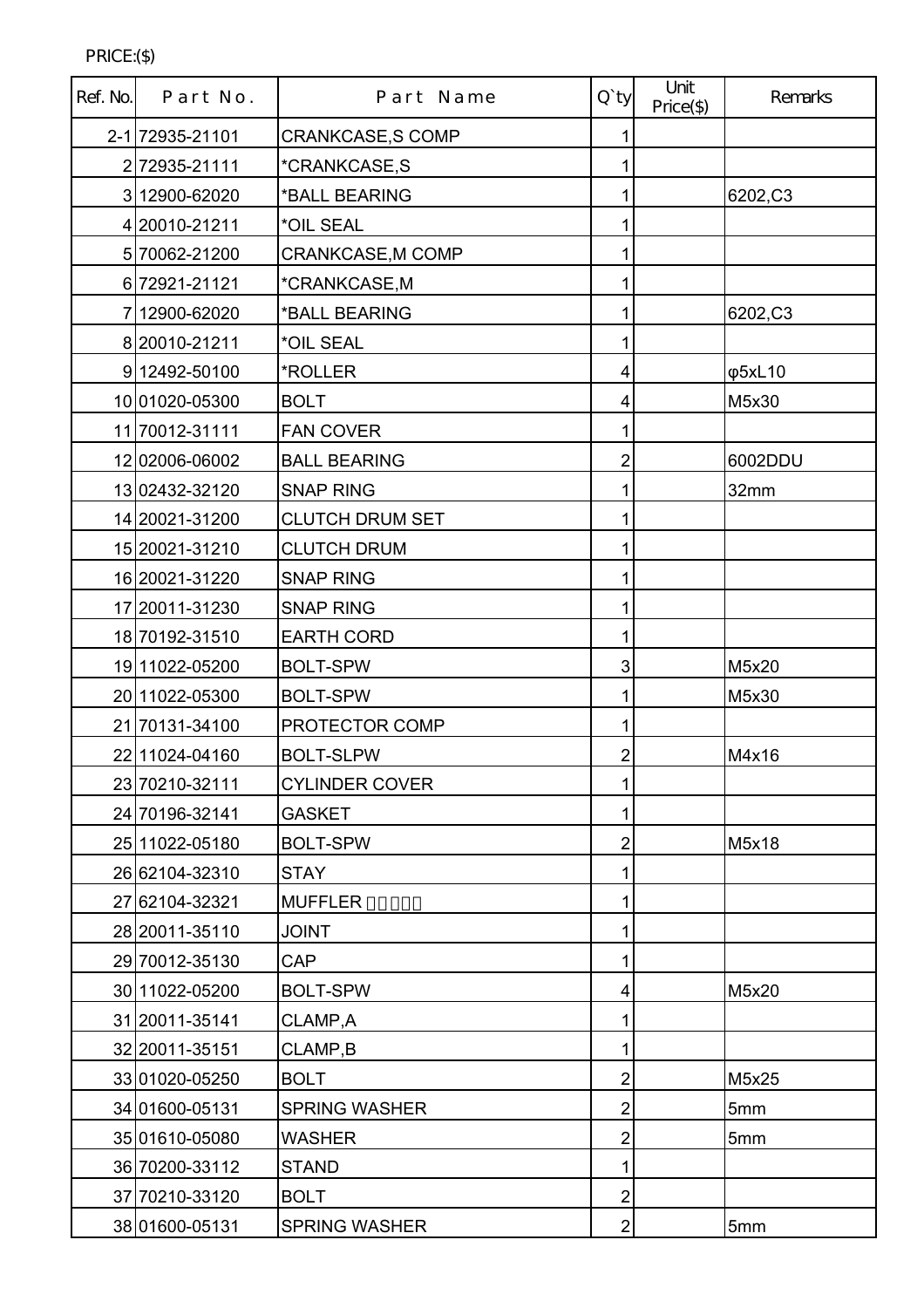| Ref. No. | Part No.         | Part Name     | $Q^{\cdot}$ ty | Unit<br>Price(\$) | Remarks |
|----------|------------------|---------------|----------------|-------------------|---------|
|          | 2-39 01613-05080 | <b>WASHER</b> | $\overline{c}$ |                   | 5mm     |
|          | 40 70229-83150   | CABLE HOLDER  | 1              |                   |         |
|          | 41 70229-31150   | LABEL, TRADE  | $\mathbf 1$    |                   |         |
|          |                  |               |                |                   |         |
|          |                  |               |                |                   |         |
|          |                  |               |                |                   |         |
|          |                  |               |                |                   |         |
|          |                  |               |                |                   |         |
|          |                  |               |                |                   |         |
|          |                  |               |                |                   |         |
|          |                  |               |                |                   |         |
|          |                  |               |                |                   |         |
|          |                  |               |                |                   |         |
|          |                  |               |                |                   |         |
|          |                  |               |                |                   |         |
|          |                  |               |                |                   |         |
|          |                  |               |                |                   |         |
|          |                  |               |                |                   |         |
|          |                  |               |                |                   |         |
|          |                  |               |                |                   |         |
|          |                  |               |                |                   |         |
|          |                  |               |                |                   |         |
|          |                  |               |                |                   |         |
|          |                  |               |                |                   |         |
|          |                  |               |                |                   |         |
|          |                  |               |                |                   |         |
|          |                  |               |                |                   |         |
|          |                  |               |                |                   |         |
|          |                  |               |                |                   |         |
|          |                  |               |                |                   |         |
|          |                  |               |                |                   |         |
|          |                  |               |                |                   |         |
|          |                  |               |                |                   |         |
|          |                  |               |                |                   |         |
|          |                  |               |                |                   |         |
|          |                  |               |                |                   |         |
|          |                  |               |                |                   |         |
|          |                  |               |                |                   |         |
|          |                  |               |                |                   |         |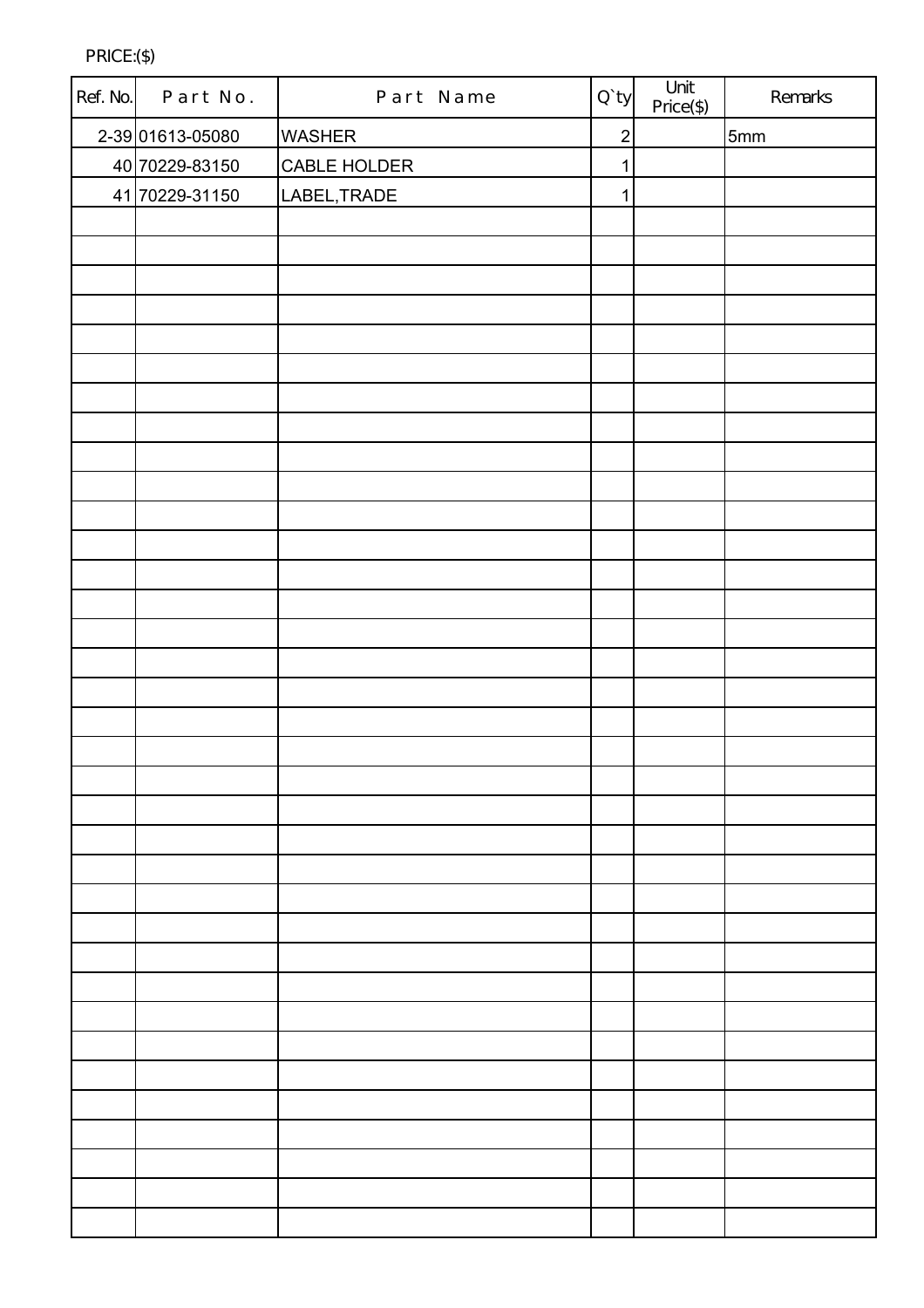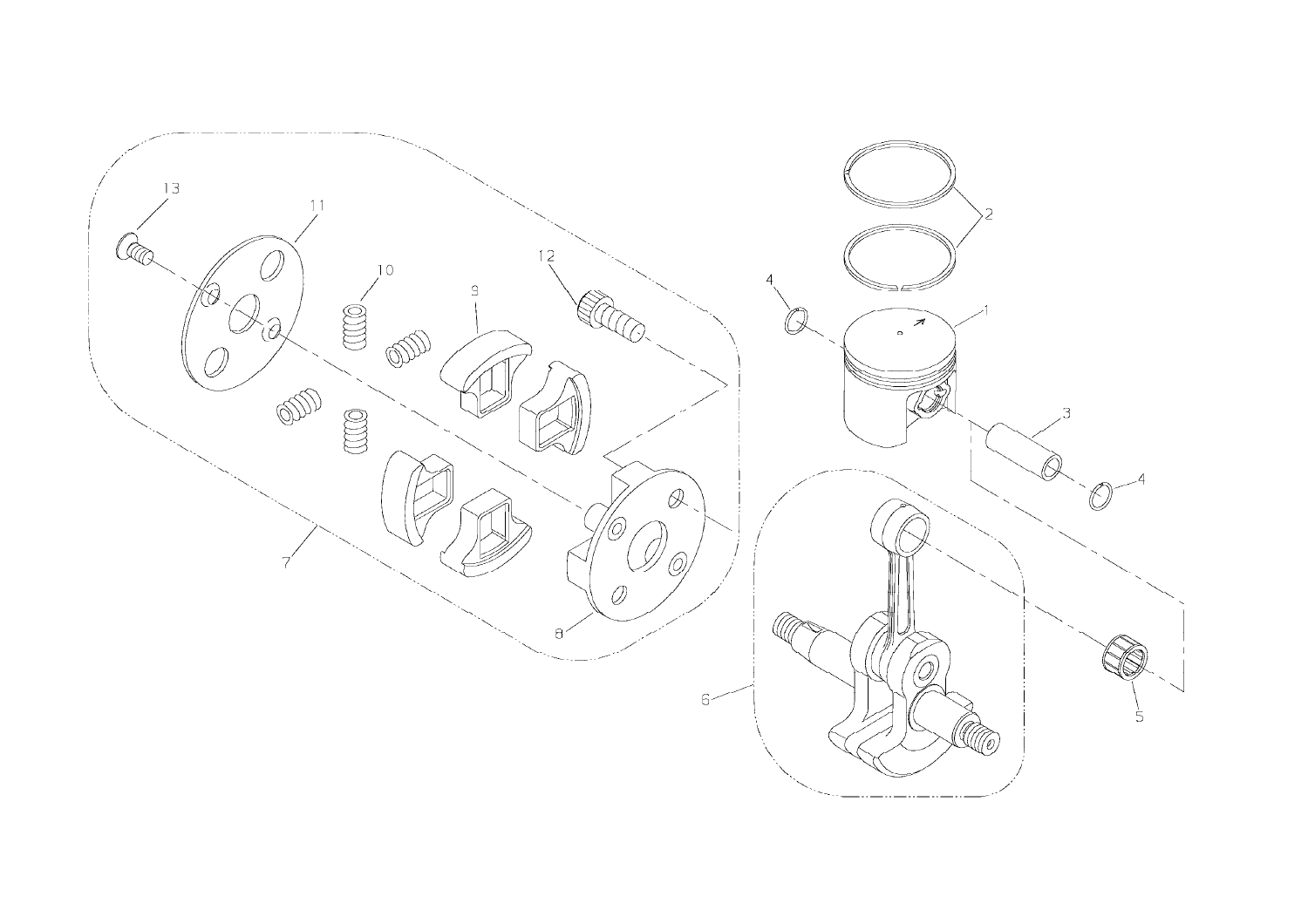| Ref. No. | Part No.        | Part Name               | $Q^{\cdot}$ ty          | Unit<br>Price(\$) | Remarks |
|----------|-----------------|-------------------------|-------------------------|-------------------|---------|
|          | 3-1 70210-41110 | <b>PISTON</b>           | 1                       |                   |         |
|          | 22182-41210     | <b>PISTON RING</b>      | $\overline{2}$          |                   |         |
|          | 3 22160-41220   | <b>PISTON PIN</b>       | 1                       |                   |         |
|          | 4 22100-41230   | <b>SNAP RING</b>        | $\overline{2}$          |                   |         |
|          | 522160-41240    | NEEDLE BEARING          | 1                       |                   |         |
|          | 6 70210-42001   | <b>CRANKSHAFT ASSY</b>  | 1                       |                   |         |
|          | 770210-51100    | <b>CLUTCH SHOE ASSY</b> | 1                       |                   |         |
|          | 8 20020-51112   | *CLUTCH BOSS            | 1                       |                   |         |
|          | 9 20020-51121   | *CLUTCH SHOE            | $\overline{\mathbf{4}}$ |                   |         |
|          | 10 20020-51131  | *SPRING                 | $\overline{\mathbf{4}}$ |                   |         |
|          | 11 20020-51140  | *PLATE                  | 1                       |                   |         |
|          | 12 20020-51150  | *CLUTCH BOLT            | $\overline{2}$          |                   |         |
|          | 13 70210-51160  | *SCREW, FLAT            | $\overline{2}$          |                   |         |
|          |                 |                         |                         |                   |         |
|          |                 |                         |                         |                   |         |
|          |                 |                         |                         |                   |         |
|          |                 |                         |                         |                   |         |
|          |                 |                         |                         |                   |         |
|          |                 |                         |                         |                   |         |
|          |                 |                         |                         |                   |         |
|          |                 |                         |                         |                   |         |
|          |                 |                         |                         |                   |         |
|          |                 |                         |                         |                   |         |
|          |                 |                         |                         |                   |         |
|          |                 |                         |                         |                   |         |
|          |                 |                         |                         |                   |         |
|          |                 |                         |                         |                   |         |
|          |                 |                         |                         |                   |         |
|          |                 |                         |                         |                   |         |
|          |                 |                         |                         |                   |         |
|          |                 |                         |                         |                   |         |
|          |                 |                         |                         |                   |         |
|          |                 |                         |                         |                   |         |
|          |                 |                         |                         |                   |         |
|          |                 |                         |                         |                   |         |
|          |                 |                         |                         |                   |         |
|          |                 |                         |                         |                   |         |
|          |                 |                         |                         |                   |         |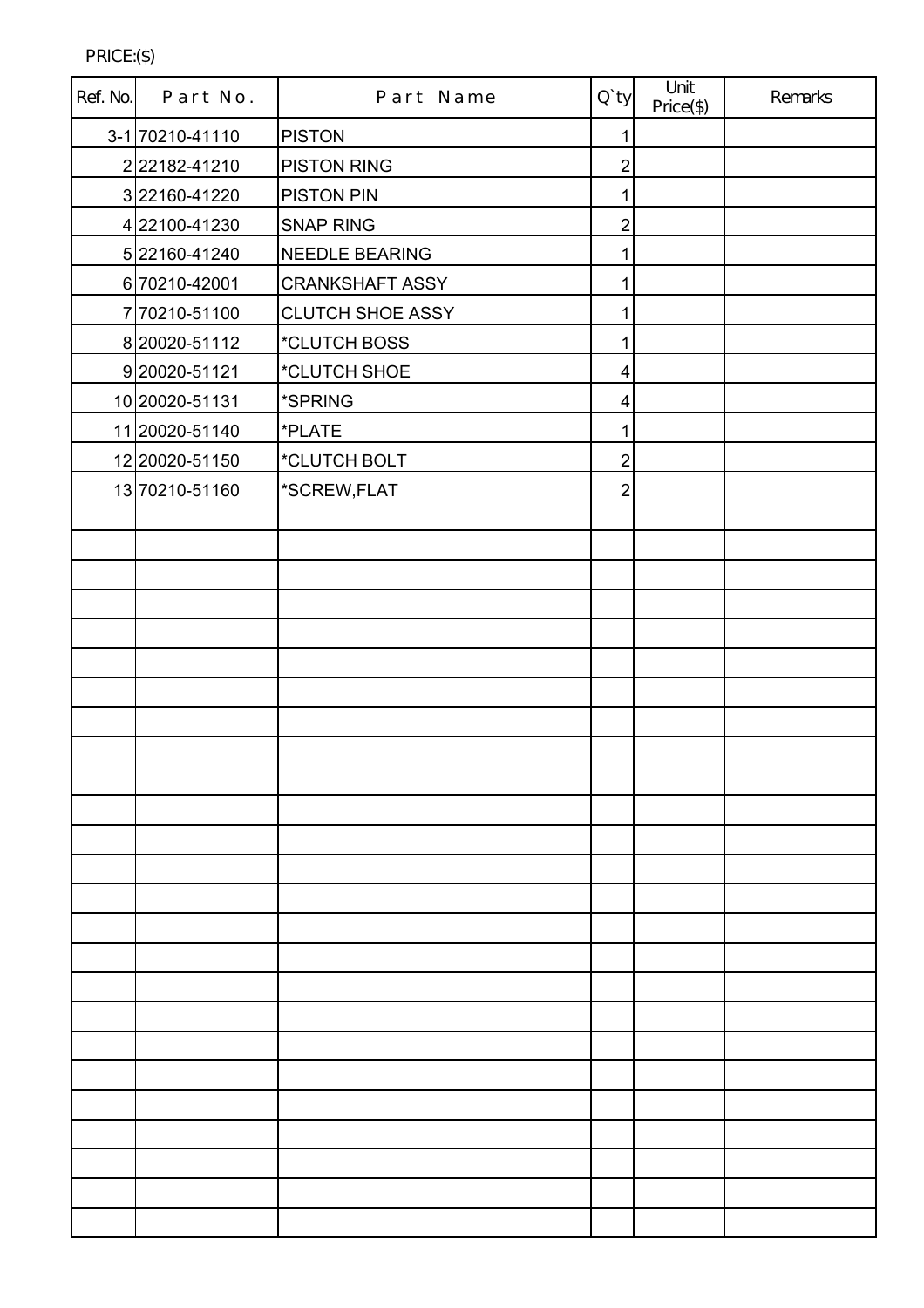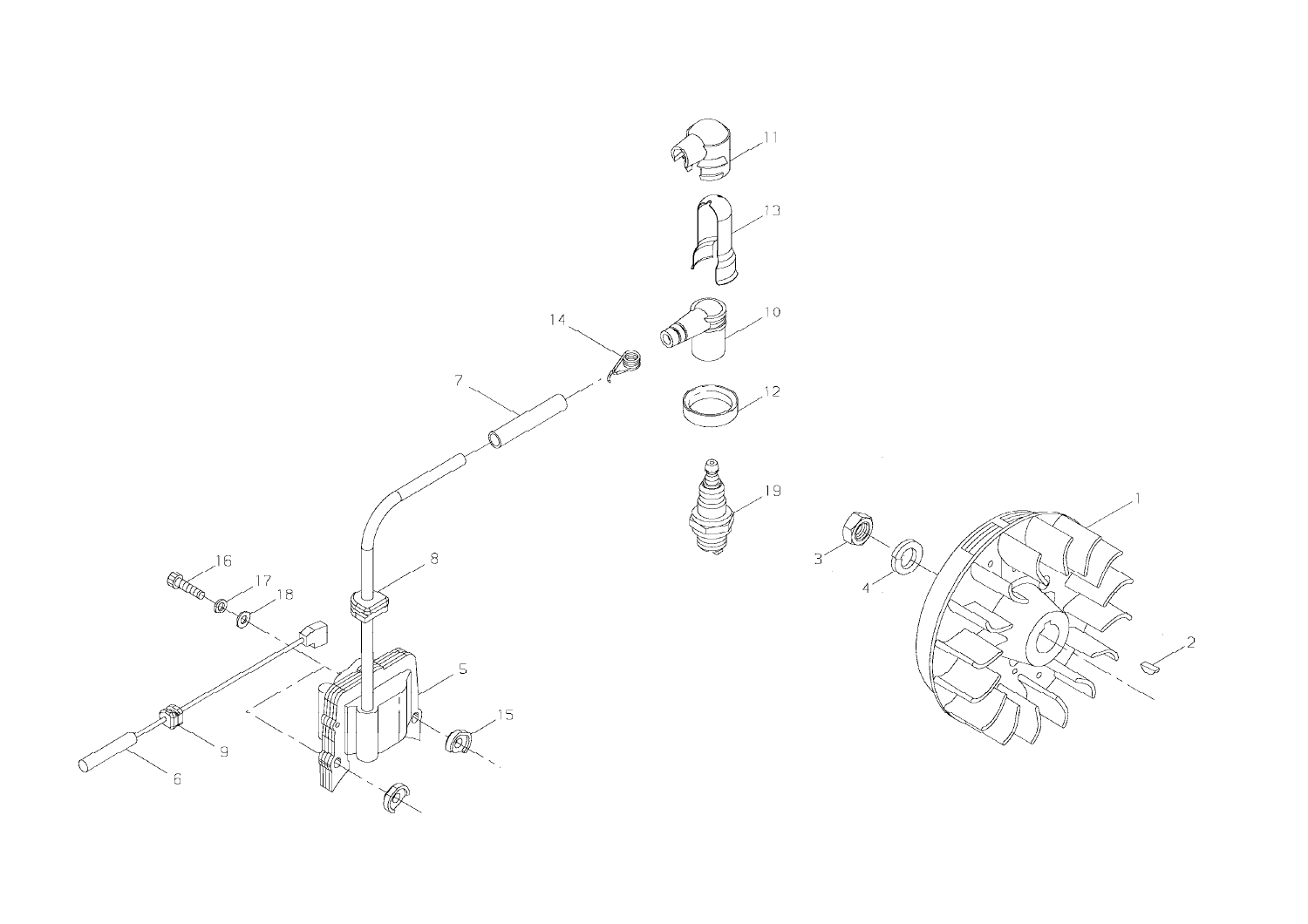PRICE:(\$)

| Ref. No. | Part No.        | Part Name            | $Q^{\cdot}$ ty | Unit<br>Price(\$) | Remarks |
|----------|-----------------|----------------------|----------------|-------------------|---------|
|          | 4-1 70200-71200 | <b>ROTOR</b>         | 1              |                   |         |
|          | 202403-03100    | <b>KEY</b>           | 1              |                   | 3x10    |
|          | 301511-10061    | <b>NUT</b>           | 1              |                   | M10     |
|          | 401600-10251    | <b>SPRING WASHER</b> | 1              |                   | 10mm    |
|          | 570200-71610    | COIL                 | 1              |                   |         |
|          | 6 70200-71640   | <b>CORD</b>          | 1              |                   |         |
|          | 7 20011-71660   | <b>TUBE</b>          | 1              |                   |         |
|          | 8 20011-72110   | <b>GROMMET</b>       | 1              |                   |         |
|          | 920011-72120    | <b>GROMMET</b>       | 1              |                   |         |
|          | 10 20010-72221  | PLUG CAP             | 1              |                   |         |
|          | 11 20000-72241  | CAP COVER            | 1              |                   |         |
|          | 12 20000-72250  | COVER, BAND          | 1              |                   |         |
|          | 13 70180-72260  | <b>SHIELD</b>        | 1              |                   |         |
|          | 14 20000-72230  | SPRING, PLUG         | 1              |                   |         |
|          | 15 20010-71631  | SPACER, COIL         | $\overline{2}$ |                   |         |
|          | 1601020-04240   | <b>BOLT</b>          | $\overline{2}$ |                   | M4x24   |
|          | 17 01600-04101  | <b>SPRING WASHER</b> | $\overline{2}$ |                   | 4mm     |
|          | 18 20010-71650  | <b>WASHER</b>        | $\mathbf 2$    |                   |         |
|          | 19 13000-13406  | <b>SPARK PLUG</b>    | 1              |                   | BMR6A   |
|          |                 |                      |                |                   |         |
|          |                 |                      |                |                   |         |
|          |                 |                      |                |                   |         |
|          |                 |                      |                |                   |         |
|          |                 |                      |                |                   |         |
|          |                 |                      |                |                   |         |
|          |                 |                      |                |                   |         |
|          |                 |                      |                |                   |         |
|          |                 |                      |                |                   |         |
|          |                 |                      |                |                   |         |
|          |                 |                      |                |                   |         |
|          |                 |                      |                |                   |         |
|          |                 |                      |                |                   |         |
|          |                 |                      |                |                   |         |
|          |                 |                      |                |                   |         |
|          |                 |                      |                |                   |         |
|          |                 |                      |                |                   |         |
|          |                 |                      |                |                   |         |
|          |                 |                      |                |                   |         |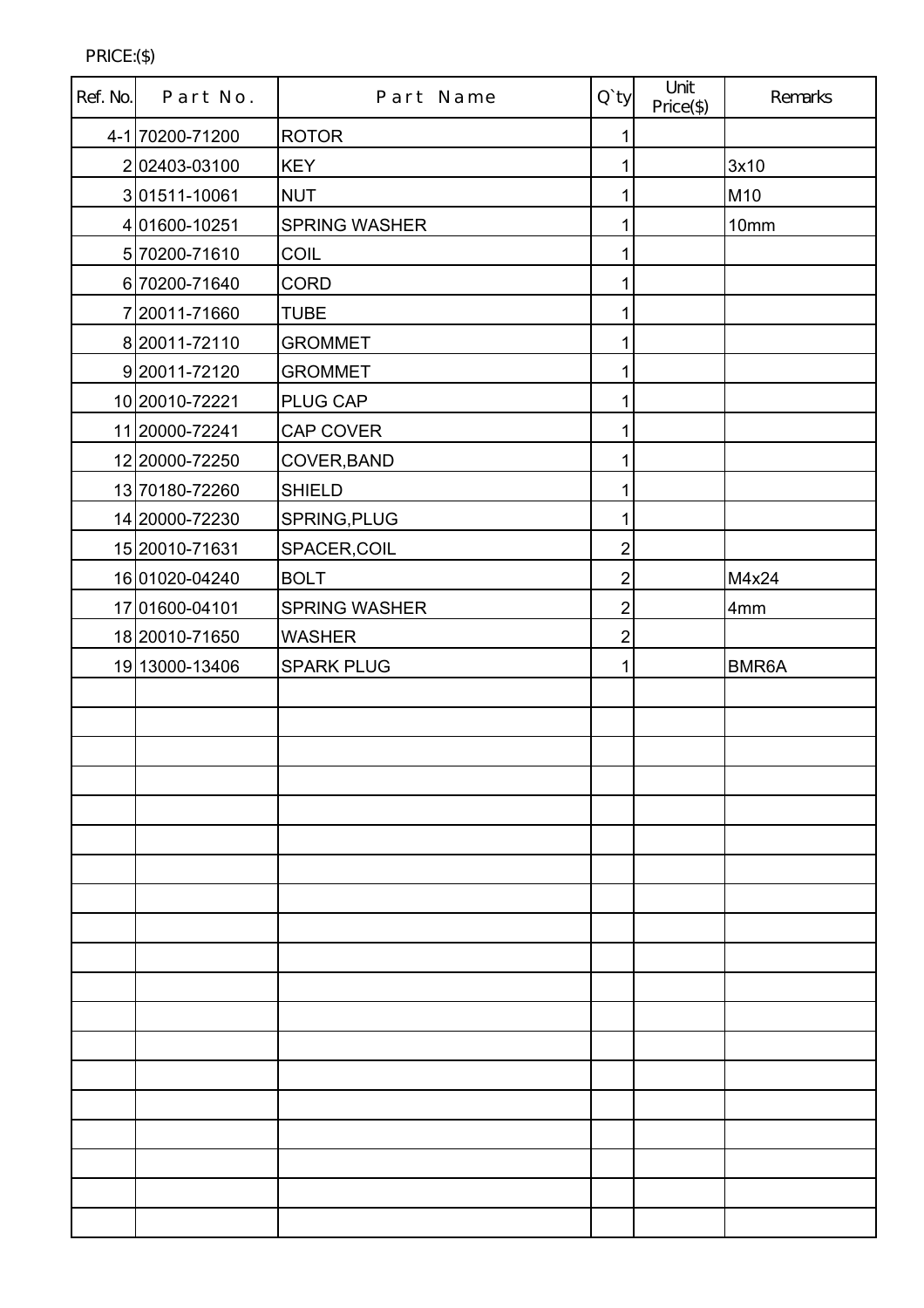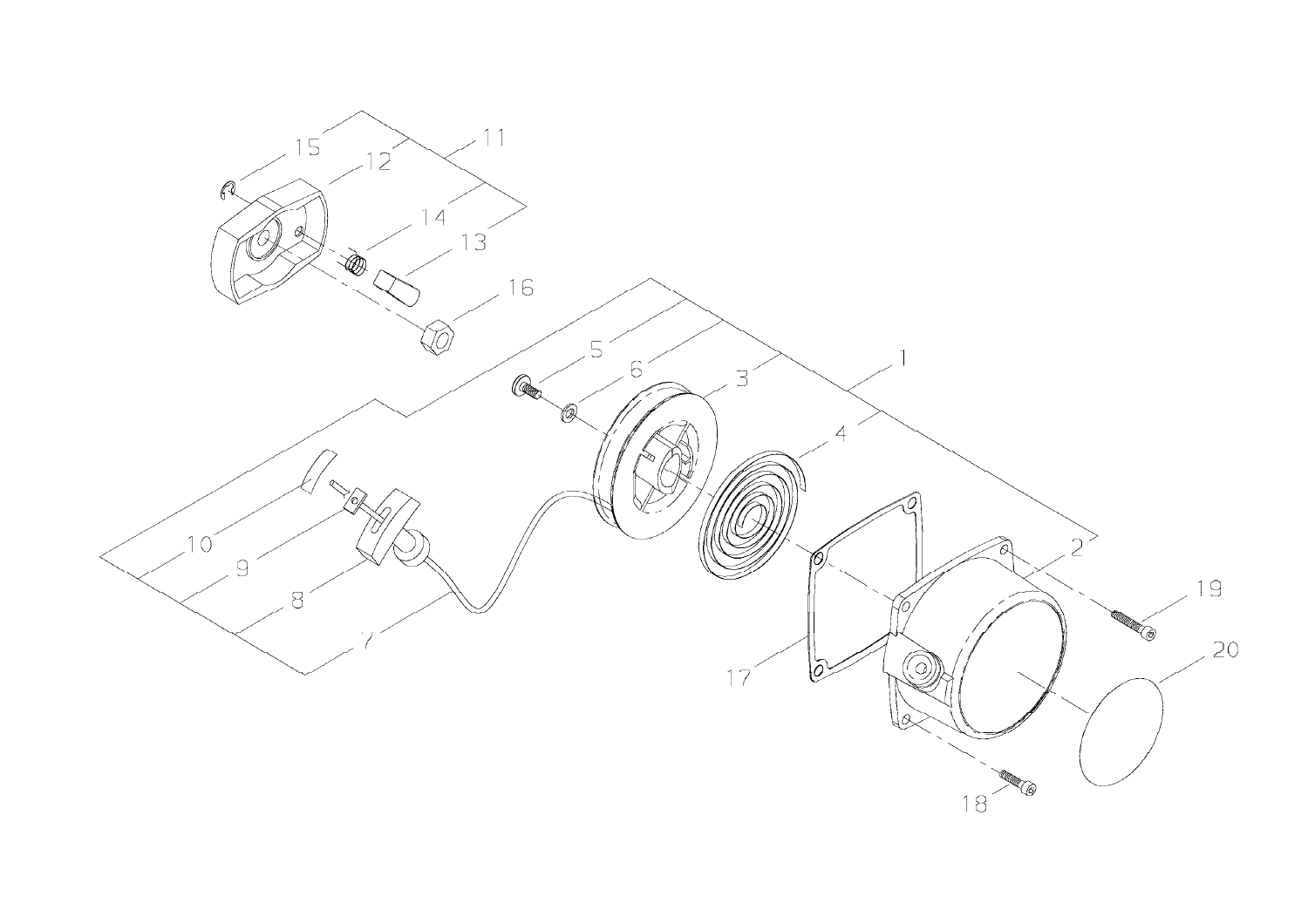| Ref. No. | Part No.        | Part Name                     | $Q$ ty                    | Unit<br>Price(\$) | Remarks |
|----------|-----------------|-------------------------------|---------------------------|-------------------|---------|
|          | 5-1 70131-75900 | <b>RECOIL STARTER SUBASSY</b> | 1                         |                   |         |
|          | 2 70131-75110   | *STARTER CASE                 | 1                         |                   |         |
|          | 370131-75120    | *REEL                         | 1                         |                   |         |
|          | 4 20024-75130   | *RECOIL SPRING                | 1                         |                   |         |
|          | 5 20035-75170   | *SCREW                        | 1                         |                   |         |
|          | 6 70131-75140   | *WASHER                       | 1                         |                   |         |
|          | 720020-75180    | *ROPE                         | 1                         |                   |         |
|          | 8 20010-75190   | *STARTER KNOB                 | 1                         |                   |         |
|          | 920010-75210    | *STOPPER                      | 1                         |                   |         |
|          | 10 20010-75230  | *TAPE                         | 1                         |                   |         |
|          | 11 70131-75200  | STARTER PULLEY ASSY           | 1                         |                   |         |
|          | 12 70131-75211  | *STARTER PULLEY               | 1                         |                   |         |
|          | 13 20024-75220  | *RATCHET                      | 1                         |                   |         |
|          | 14 20024-75230  | *RETURN SPRING                | 1                         |                   |         |
|          | 15 20024-75240  | *E RING                       | 1                         |                   |         |
|          | 16 20000-76210  | <b>NUT</b>                    | 1                         |                   |         |
|          | 17 20020-76111  | <b>GASKET</b>                 | 1                         |                   |         |
|          | 18 11022-04160  | <b>BOLT-SPW</b>               | $\ensuremath{\mathsf{3}}$ |                   | M4x16   |
|          | 19 11060-04203  | <b>BOLT, ADHESIVE</b>         | 1                         |                   | M4x20   |
|          | 20 19420-00027  | LABEL, TRADE                  | 1                         |                   |         |
|          |                 |                               |                           |                   |         |
|          |                 |                               |                           |                   |         |
|          |                 |                               |                           |                   |         |
|          |                 |                               |                           |                   |         |
|          |                 |                               |                           |                   |         |
|          |                 |                               |                           |                   |         |
|          |                 |                               |                           |                   |         |
|          |                 |                               |                           |                   |         |
|          |                 |                               |                           |                   |         |
|          |                 |                               |                           |                   |         |
|          |                 |                               |                           |                   |         |
|          |                 |                               |                           |                   |         |
|          |                 |                               |                           |                   |         |
|          |                 |                               |                           |                   |         |
|          |                 |                               |                           |                   |         |
|          |                 |                               |                           |                   |         |
|          |                 |                               |                           |                   |         |
|          |                 |                               |                           |                   |         |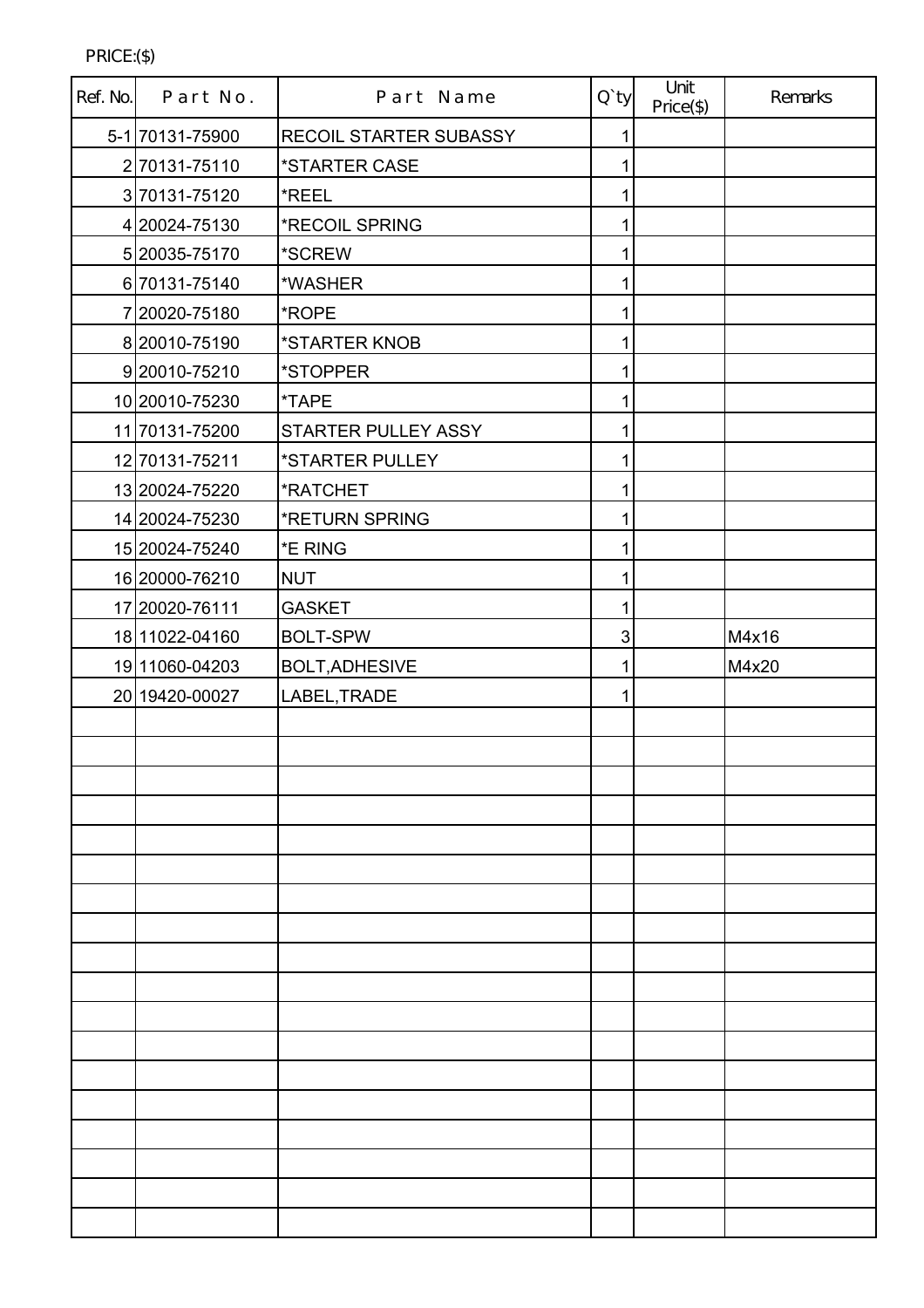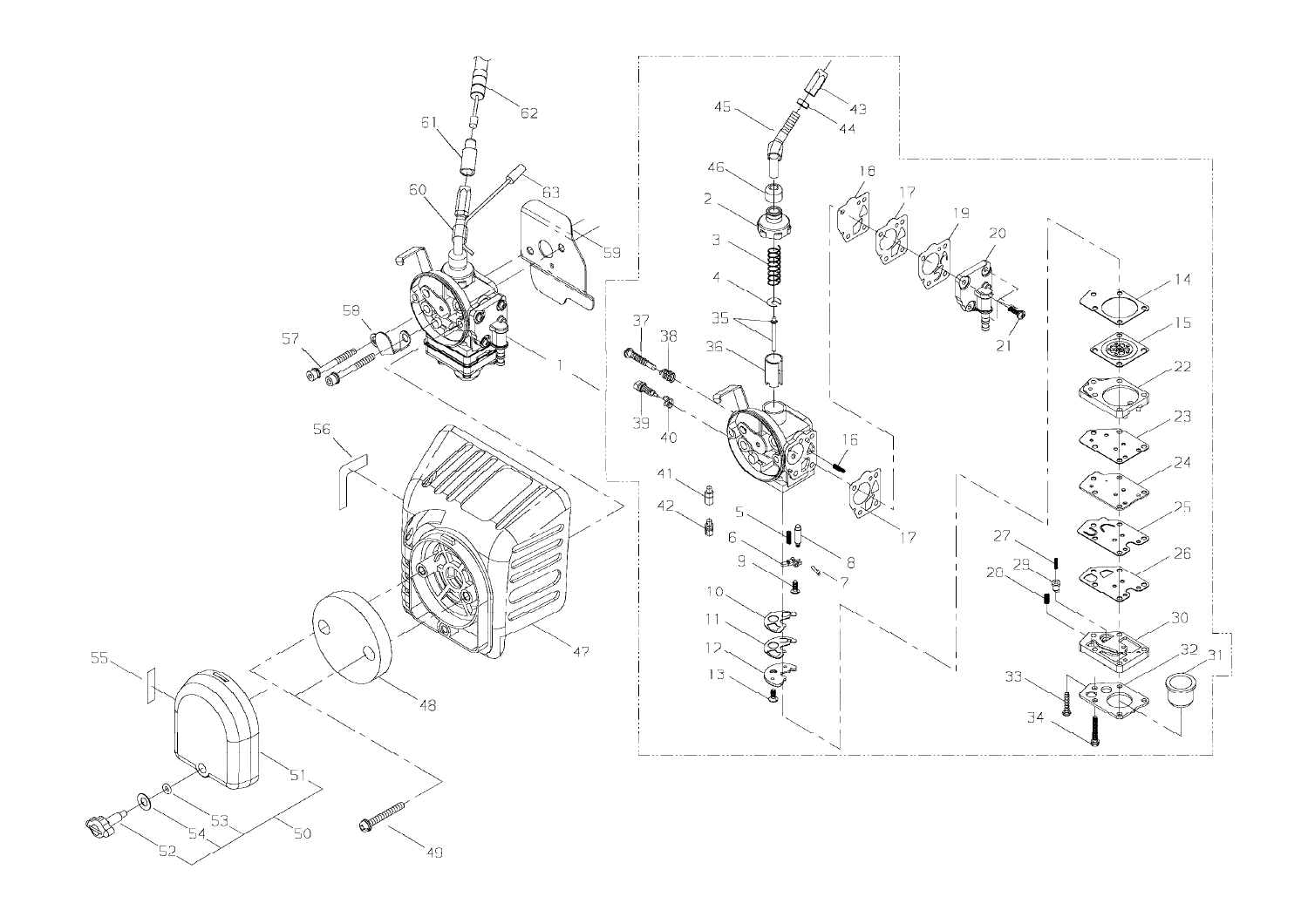| Ref. No. | Part No.        | Part Name              | $Q$ ty                    | Unit<br>Price (\$) | Remarks |
|----------|-----------------|------------------------|---------------------------|--------------------|---------|
|          | 6-1 62104-81011 | <b>CARBURETOR ASSY</b> | 1                         |                    |         |
|          | 2 20055-81120   | *BODY CAP              | 1                         |                    |         |
|          | 3 20003-81140   | *SPRING                | 1                         |                    |         |
|          | 4 20000-81150   | *SPRING RECEIVE        | 1                         |                    |         |
|          | 5 20040-81430   | *SPRING                | 1                         |                    |         |
|          | 6 20011-81451   | *LEVER                 | 1                         |                    |         |
|          | 7 20011-81460   | *PIN                   |                           |                    |         |
|          | 8 20000-81441   | *NEEDLE VALVE          | 1                         |                    |         |
|          | 9 20011-81470   | *SCREW                 | 1                         |                    |         |
|          | 10 70210-81440  | *PACKING               | 1                         |                    |         |
|          | 11 70210-81430  | *CHECK VALVE           |                           |                    |         |
|          | 12 70210-81451  | *PLATE                 | 1                         |                    |         |
|          | 13 20011-81470  | *SCREW                 | 1                         |                    |         |
|          | 14 20087-81510  | *GASKET                | 1                         |                    |         |
|          | 15 20087-81520  | *DIAPHRAGM             | 1                         |                    |         |
|          | 16 20040-81680  | *SPRING                | $\ensuremath{\mathsf{3}}$ |                    |         |
|          | 17 20011-81630  | *GASKET                | $\overline{2}$            |                    |         |
|          | 18 20011-81621  | *DIAPHRAGM             |                           |                    |         |
|          | 19 20087-81660  | *PUMP VALVE            | 1                         |                    |         |
|          | 20 20087-81640  | *PUMP BODY             | 1                         |                    |         |
|          | 21 20000-81650  | *SCREW                 | 4                         |                    |         |
|          | 22 20087-81550  | *COVER                 | 1                         |                    |         |
|          | 23 20087-81890  | *PACKING               | $\mathbf{1}$              |                    |         |
|          | 24 20087-81560  | *PLATE                 |                           |                    |         |
|          | 25 20087-81571  | *CHECK VALVE           | 1                         |                    |         |
|          | 26 20087-81540  | *GASKET                | 1                         |                    |         |
|          | 27 20087-81851  | *SPRING                | 1                         |                    |         |
|          | 28 20087-81870  | *SPRING                | 1                         |                    |         |
|          | 29 20087-81861  | *VALVE                 | 1                         |                    |         |
|          | 30 70210-81810  | *PUMP BASE             | 1                         |                    |         |
|          | 31 20087-81820  | *PUMP                  | 1                         |                    |         |
|          | 32 20087-81830  | *PLATE                 | 1                         |                    |         |
|          | 33 20087-81840  | *SCREW                 | 1                         |                    |         |
|          | 34 20087-81880  | *SCREW                 | 4                         |                    |         |
|          | 35 62022-81310  | *JET NEEDLE            | 1                         |                    |         |
|          | 36 70131-81180  | *THROTTLE VALVE        |                           |                    |         |
|          | 37 20000-81310  | *SLOW STOP SCREW       | 1                         |                    |         |
|          | 38 72920-81820  | *SPRING                | 1                         |                    |         |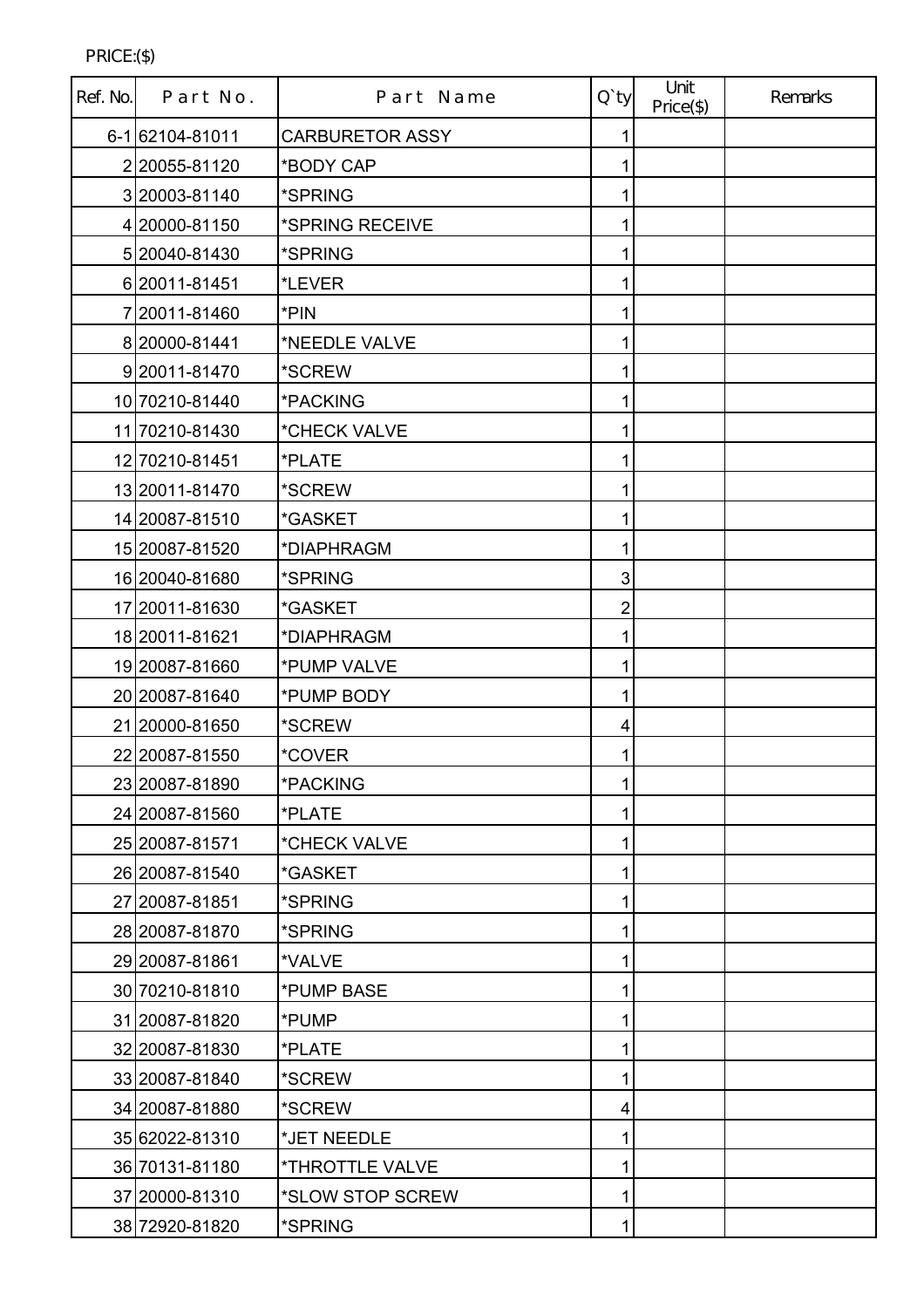| Ref. No. | Part No.         | Part Name                    | $Q$ ty         | Unit<br>Price(\$) | Remarks |
|----------|------------------|------------------------------|----------------|-------------------|---------|
|          | 6-39 62104-81310 | *MAIN ADJUST SCREW           | 1              |                   |         |
|          | 40 20011-81360   | *SPRING                      | 1              |                   |         |
|          | 41 70210-81411   | *NEEDLE JET                  | 1              |                   |         |
|          | 42 70210-81420   | *HOLDER                      | 1              |                   |         |
|          | 43 20055-81810   | *CABLE ADJUSTER              | 1              |                   |         |
|          | 44 20000-81260   | *NUT                         | 1              |                   |         |
|          | 45 70107-81830   | *ADJUST PIPE                 | 1              |                   |         |
|          | 46 20055-81130   | *CAP                         | 1              |                   |         |
|          | 47 70102-81710   | <b>CLEANER BODY</b>          | 1              |                   |         |
|          | 48 20056-81740   | <b>FILTER</b>                | 1              |                   |         |
|          | 49 11260-04250   | SCREW, ADHESIVE              | $\overline{2}$ |                   | M4x25   |
|          | 50 20060-81761   | <b>CLEANER COVER COMP</b>    | 1              |                   |         |
|          | 51 20060-81770   | <i><b>*CLEANER COVER</b></i> | 1              |                   |         |
|          | 52 20060-81781   | *KNOB, CLEANER COVER         | 1              |                   |         |
|          | 53 22100-82430   | *O RING                      | 1              |                   |         |
|          | 54 20024-81790   | *CONE WASHER                 | 1              |                   |         |
|          | 55 19404-00008   | LABEL, CHOKE                 | 1              |                   | 25M     |
|          | 56 19404-00010   | LABEL, CARBURETOR            | 1              |                   | 50M     |
|          | 57 11022-05550   | <b>BOLT-SPW</b>              | $\overline{2}$ |                   | M5x55   |
|          | 58 70131-81750   | <b>PLATE</b>                 | 1              |                   |         |
|          | 59 20021-83411   | <b>GASKET</b>                | 1              |                   |         |
|          | 60 20060-83180   | <b>PIPE</b>                  | 1              |                   |         |
|          | 61 20005-83160   | CABLE CAP                    | $\mathbf{1}$   |                   |         |
|          | 62 70229-83110   | <b>THROTTLE CABLE</b>        |                |                   |         |
|          | 63 70229-83130   | <b>EARTH CORD</b>            | 1              |                   |         |
|          |                  |                              |                |                   |         |
|          |                  |                              |                |                   |         |
|          |                  |                              |                |                   |         |
|          |                  |                              |                |                   |         |
|          |                  |                              |                |                   |         |
|          |                  |                              |                |                   |         |
|          |                  |                              |                |                   |         |
|          |                  |                              |                |                   |         |
|          |                  |                              |                |                   |         |
|          |                  |                              |                |                   |         |
|          |                  |                              |                |                   |         |
|          |                  |                              |                |                   |         |
|          |                  |                              |                |                   |         |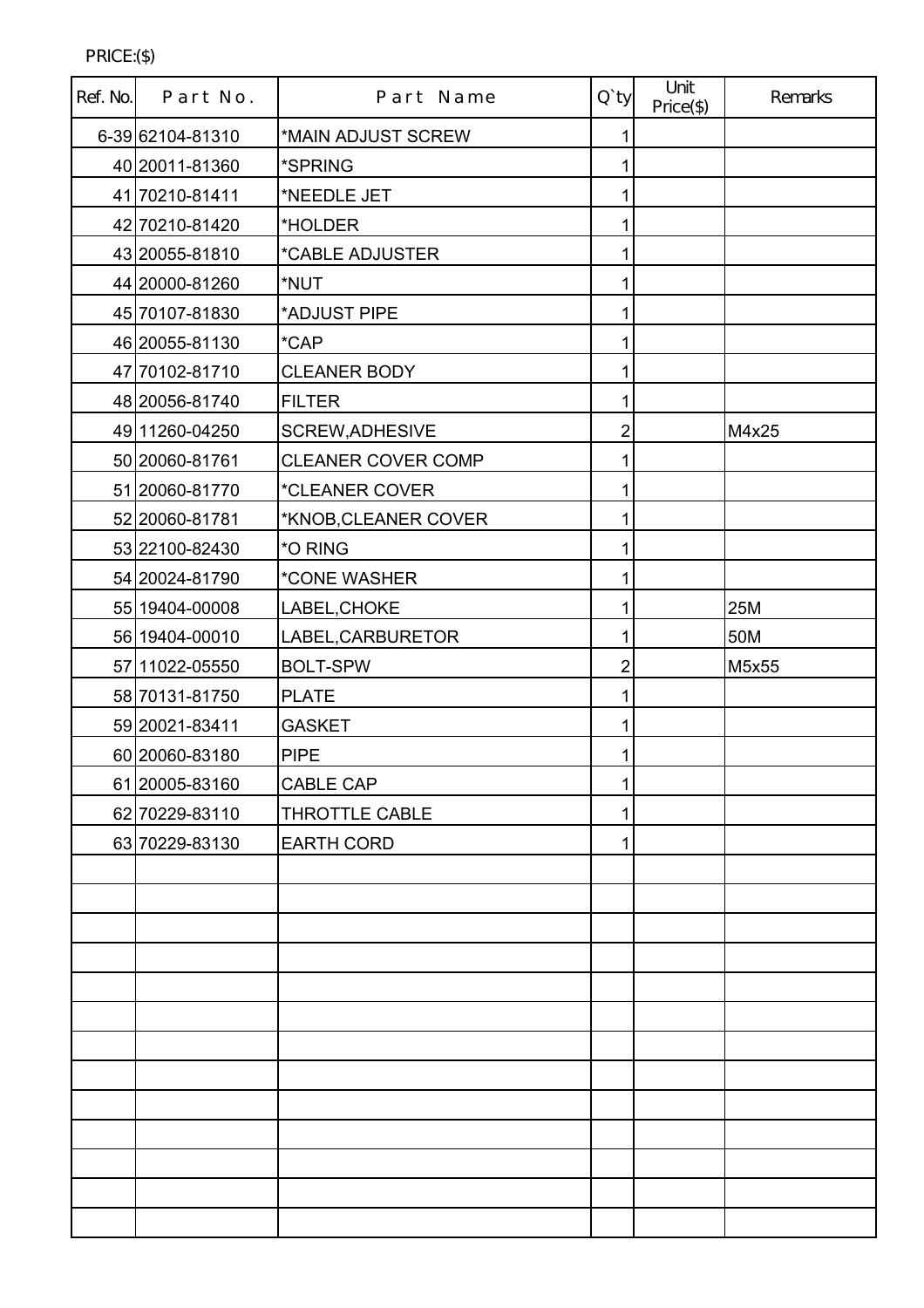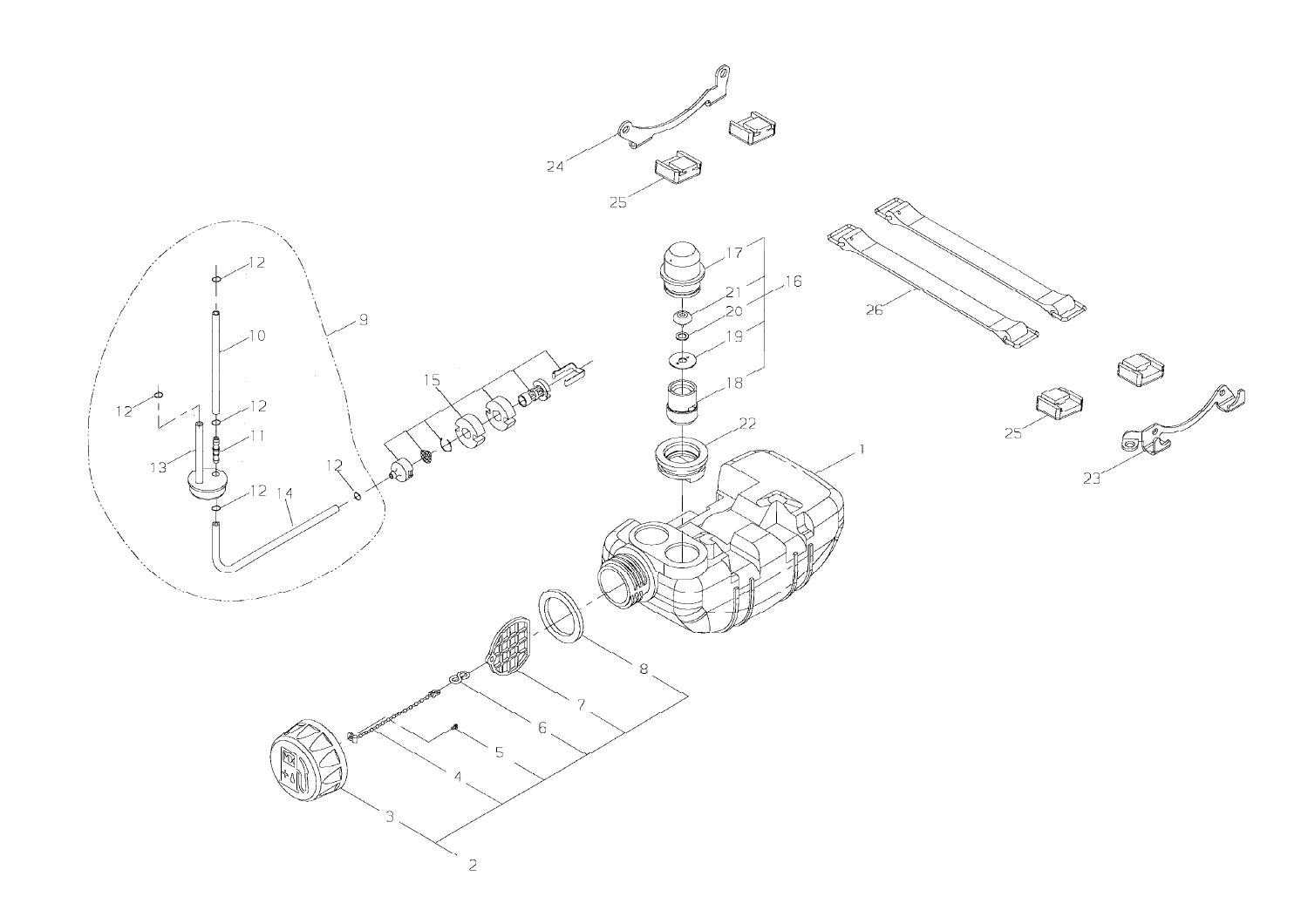| Ref. No. | Part No.        | Part Name                  | $Q$ ty         | Unit<br>Price(\$) | <b>Remarks</b> |
|----------|-----------------|----------------------------|----------------|-------------------|----------------|
|          | 7-1 70200-85110 | <b>FUEL TANK</b>           | 1              |                   |                |
|          | 270168-85201    | FUEL CAP ASSY              | 1              |                   |                |
|          | 370168-85210    | *FUEL CAP                  | 1              |                   |                |
|          | 4 22128-57250   | *CHAIN CAP                 | 1              |                   |                |
|          | 501270-25064    | *SCREW, TAPPING            | 1              |                   | 2.5x6          |
|          | 6 22150-21350   | *CLIP                      | 1              |                   |                |
|          | 722155-21330    | *HOOK                      | 1              |                   |                |
|          | 8 20000-85221   | *GASKET                    | 1              |                   |                |
|          | 970200-85301    | <b>FUEL PIPE ASSY</b>      | 1              |                   |                |
|          | 10 70200-85310  | *FUEL PIPE                 | 1              |                   |                |
|          | 11 72935-85330  | TIOU*                      | 1              |                   |                |
|          | 12 20020-85540  | *CLIP                      | 5              |                   |                |
|          | 13 70200-85350  | *GROMMET                   | 1              |                   |                |
|          | 14 70200-85320  | <i><b>*FUEL PIPE</b></i>   | 1              |                   |                |
|          | 15 22169-35400  | <b>FUEL FILTER SUBASSY</b> | 1              |                   |                |
|          | 16 20000-85500  | <b>BREATHER ASSY</b>       | 1              |                   |                |
|          | 17 20000-85511  | *CAP,BREATHER              | 1              |                   |                |
|          | 18 20000-85521  | *HOLDER, VALVE             | 1              |                   |                |
|          | 19 22100-85240  | *RETAINER                  | 1              |                   |                |
|          | 20 22100-85250  | *WASHER                    | 1              |                   |                |
|          | 21 22100-85260  | *VALVE, FUEL               | 1              |                   |                |
|          | 22 20000-85572  | <b>GROMMET, BREATHER</b>   | 1              |                   |                |
|          | 23 20021-86110  | <b>BRACKET,S</b>           | 1              |                   |                |
|          | 24 20011-86120  | <b>BRACKET,M</b>           |                |                   |                |
|          | 25 20010-86130  | <b>CUSHION</b>             | 4              |                   |                |
|          | 26 20010-86140  | <b>BAND</b>                | $\overline{2}$ |                   |                |
|          |                 |                            |                |                   |                |
|          |                 |                            |                |                   |                |
|          |                 |                            |                |                   |                |
|          |                 |                            |                |                   |                |
|          |                 |                            |                |                   |                |
|          |                 |                            |                |                   |                |
|          |                 |                            |                |                   |                |
|          |                 |                            |                |                   |                |
|          |                 |                            |                |                   |                |
|          |                 |                            |                |                   |                |
|          |                 |                            |                |                   |                |
|          |                 |                            |                |                   |                |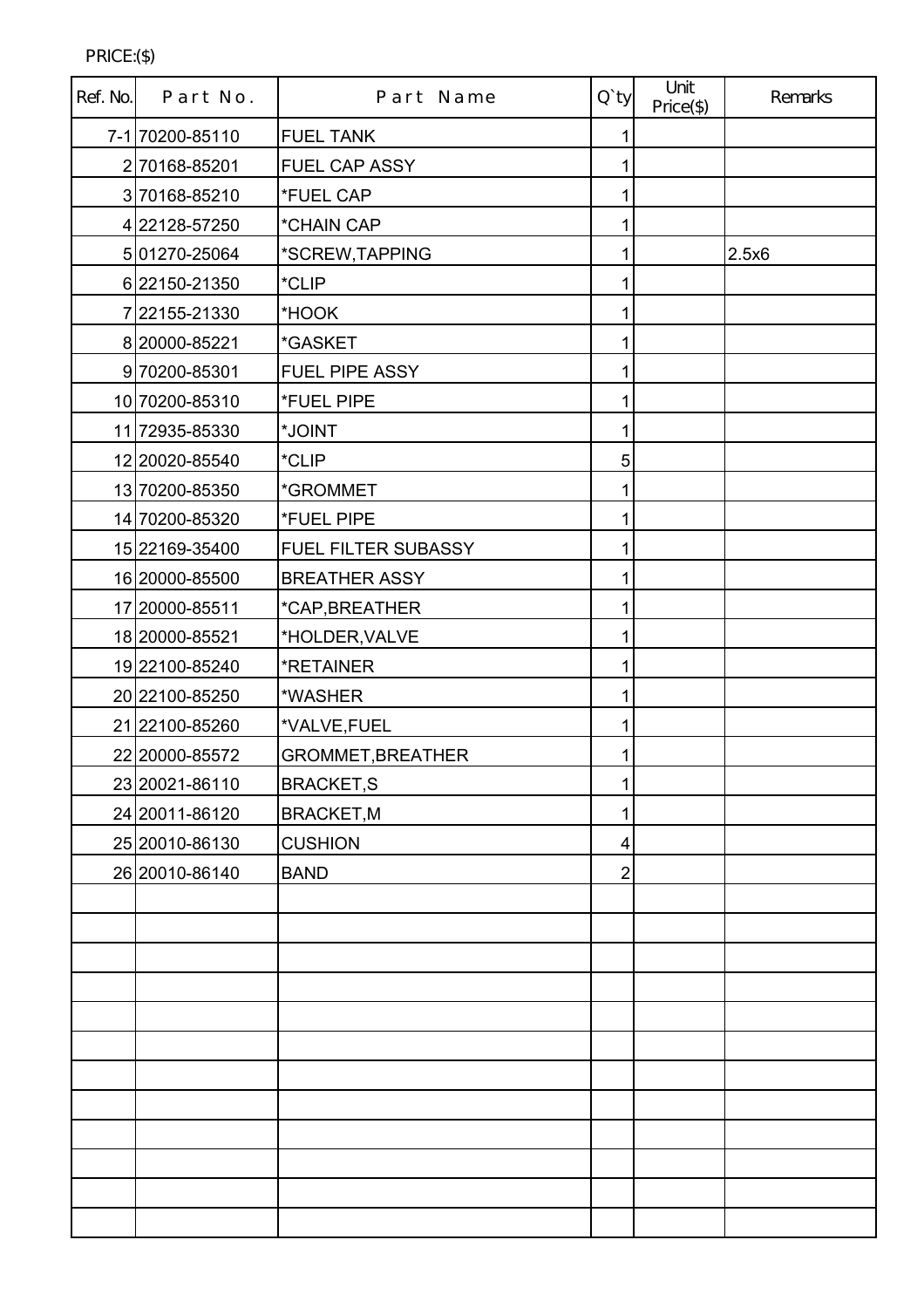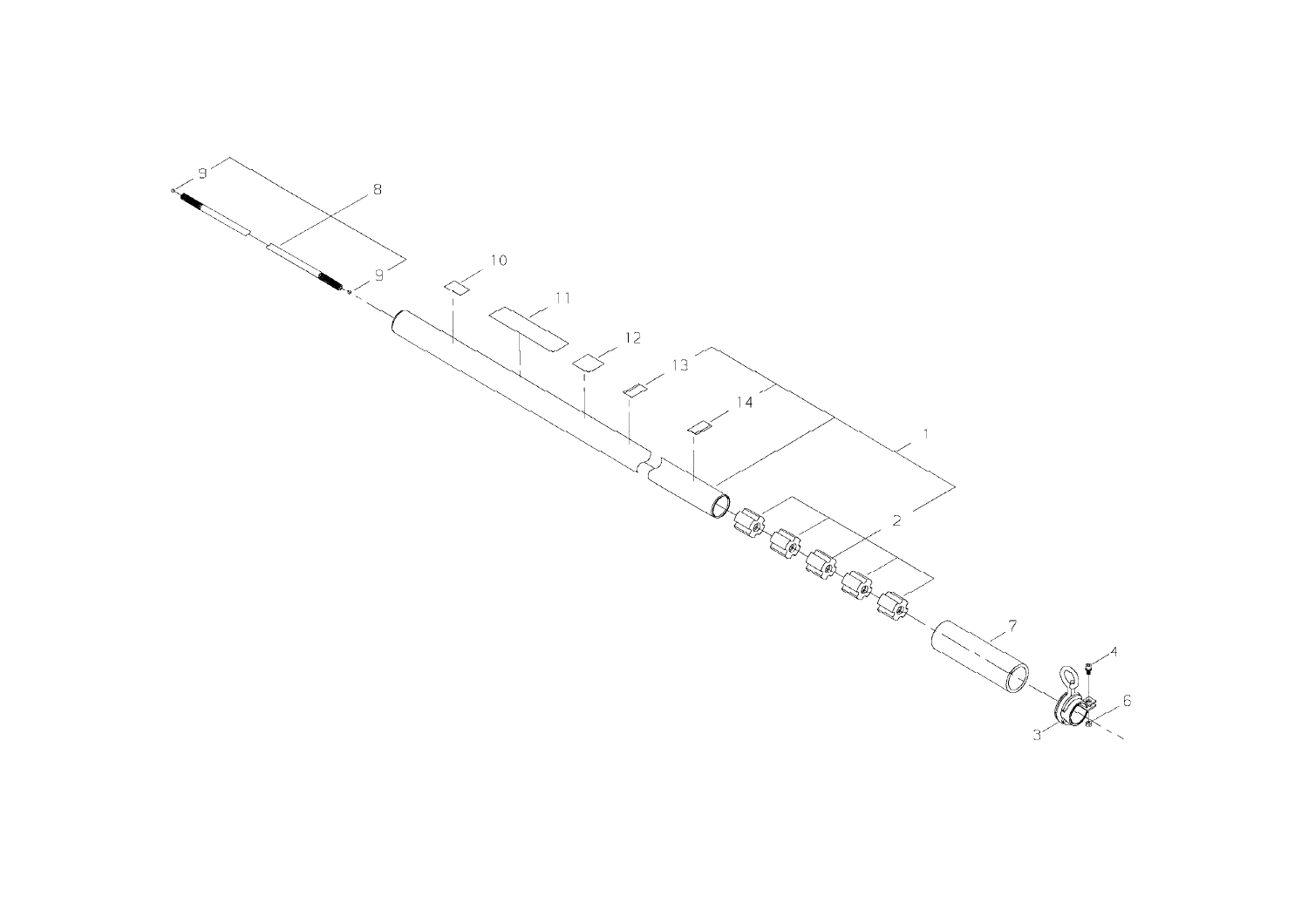| Ref. No. | Part No.        | Part Name                 | $Q$ ty      | Unit<br>Price(\$) | Remarks        |
|----------|-----------------|---------------------------|-------------|-------------------|----------------|
|          | 8-1 72551-12101 | <b>OUTER PIPE SUBASSY</b> | 1           |                   |                |
|          | 22021-12120     | *BUSH                     | $\,$ 5 $\,$ |                   |                |
|          | 322017-12210    | <b>HANGER</b>             | 1           |                   |                |
|          | 411022-05120    | <b>BOLT-SPW</b>           | 1           |                   | M5x12          |
| 5        |                 |                           |             |                   |                |
|          | 601500-05041    | <b>NUT</b>                | 1           |                   | M <sub>5</sub> |
|          | 763040-62311    | <b>PROTECTOR</b>          | 1           |                   |                |
|          | 8 72550-12400   | <b>MAIN SHAFT SUBASSY</b> | 1           |                   |                |
|          | 922021-12420    | *STOPPER                  | $\mathbf 2$ |                   |                |
|          | 10 19402-00223  | LABEL, CAUTION            | 1           |                   | MAX 8500MIN-1  |
|          | 11 19422-00010  | LABEL, CAUTION            | 1           |                   | T:0.025        |
|          | 12 19404-00052  | LABEL, DECIBEL            | 1           |                   | 117dB(A)       |
|          | 13 72017-12150  | *HANDLE LABEL             | 1           |                   |                |
|          | 14 72005-12140  | *CAUTION PLATE            | 1           |                   |                |
|          |                 |                           |             |                   |                |
|          |                 |                           |             |                   |                |
|          |                 |                           |             |                   |                |
|          |                 |                           |             |                   |                |
|          |                 |                           |             |                   |                |
|          |                 |                           |             |                   |                |
|          |                 |                           |             |                   |                |
|          |                 |                           |             |                   |                |
|          |                 |                           |             |                   |                |
|          |                 |                           |             |                   |                |
|          |                 |                           |             |                   |                |
|          |                 |                           |             |                   |                |
|          |                 |                           |             |                   |                |
|          |                 |                           |             |                   |                |
|          |                 |                           |             |                   |                |
|          |                 |                           |             |                   |                |
|          |                 |                           |             |                   |                |
|          |                 |                           |             |                   |                |
|          |                 |                           |             |                   |                |
|          |                 |                           |             |                   |                |
|          |                 |                           |             |                   |                |
|          |                 |                           |             |                   |                |
|          |                 |                           |             |                   |                |
|          |                 |                           |             |                   |                |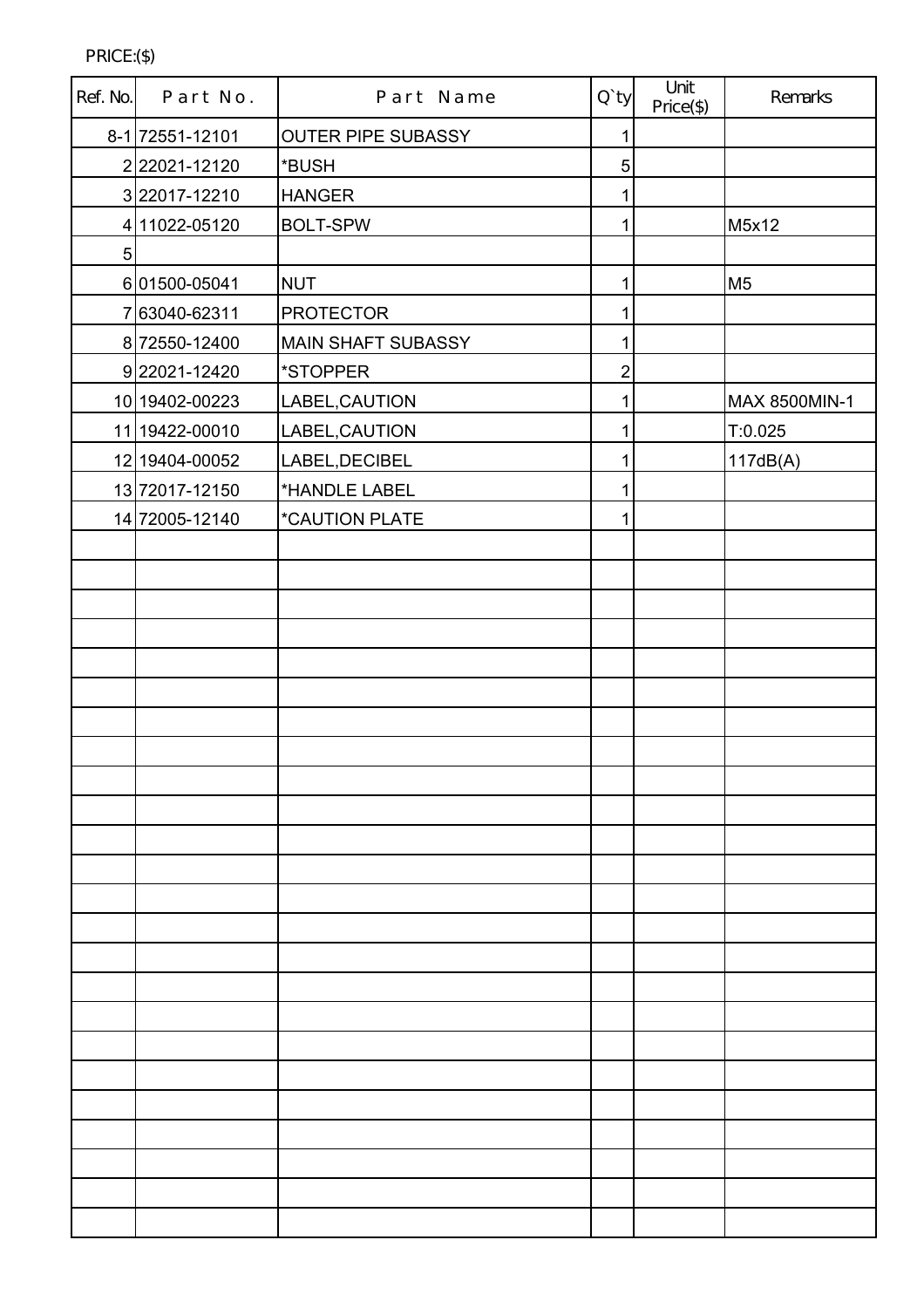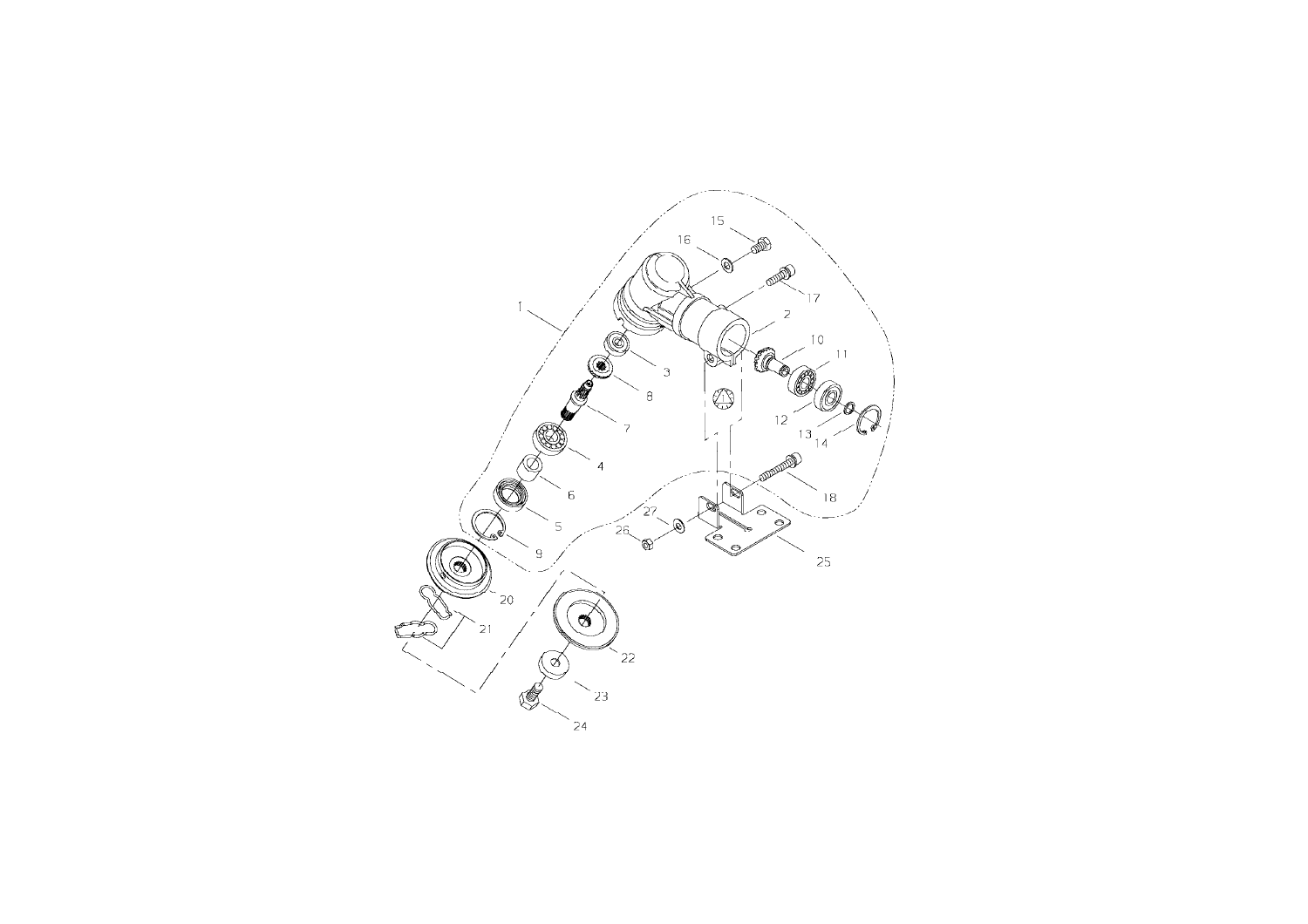| Ref. No. | Part No.        | Part Name             | $Q$ ty         | Unit<br>Price(\$) | Remarks        |
|----------|-----------------|-----------------------|----------------|-------------------|----------------|
|          | 9-1 63020-63020 | <b>GEAR CASE COMP</b> | 1              |                   |                |
|          | 263020-63111    | *GEAR CASE            | 1              |                   |                |
|          | 302006-06000    | *BALL BEARING         | 1              |                   | 6000DDU        |
|          | 402000-06202    | *BALL BEARING         | 1              |                   | 6202           |
|          | 5 72447-13121   | *OIL SEAL             | 1              |                   |                |
|          | 6 22015-13230   | <i><b>*COLLAR</b></i> | 1              |                   |                |
|          | 763019-63130    | *GEAR SHAFT           | 1              |                   |                |
|          | 8 22015-13220   | *BEVEL GEAR           | 1              |                   |                |
|          | 902432-35150    | *SNAP RING            | 1              |                   | 35mm           |
|          | 10 22021-13390  | *BEVEL PINION COMP    | 1              |                   |                |
|          | 1102000-06001   | *BALL BEARING         | 1              |                   | 6001           |
|          | 12 02002-06001  | *BALL BEARING         | 1              |                   | 6001ZZ         |
|          | 13 20000-31140  | *SNAP RING            | 1              |                   |                |
|          | 14 02432-28120  | *SNAP RING            | 1              |                   | 28mm           |
|          | 15 22015-13410  | *BOLT                 | 1              |                   |                |
|          | 16 22015-13420  | *GASKET               | 1              |                   |                |
|          | 17 11022-06140  | *BOLT-SPW             | 1              |                   | M6x14          |
|          | 18 11022-06400  | *BOLT-SPW             | 1              |                   | M6x40          |
| 19       |                 |                       |                |                   |                |
|          | 20 72447-13240  | HOLDER, A             | 1              |                   |                |
|          | 21 22015-13290  | <b>SLIDE PIN</b>      | $\overline{c}$ |                   |                |
|          | 22 63020-63171  | <b>HOLDER</b>         | 1              |                   |                |
|          | 23 22015-13270  | <b>BOLT GUARD</b>     | $\mathbf{1}$   |                   |                |
|          | 24 63019-63310  | <b>BOLT</b>           |                |                   |                |
|          | 25 72017-16130  | <b>LOWER CLAMP</b>    | 1              |                   |                |
|          | 26 01500-06051  | <b>NUT</b>            | 1              |                   | M <sub>6</sub> |
|          | 27 01613-06100  | WASHER                |                |                   | 6mm            |
|          |                 |                       |                |                   |                |
|          |                 |                       |                |                   |                |
|          |                 |                       |                |                   |                |
|          |                 |                       |                |                   |                |
|          |                 |                       |                |                   |                |
|          |                 |                       |                |                   |                |
|          |                 |                       |                |                   |                |
|          |                 |                       |                |                   |                |
|          |                 |                       |                |                   |                |
|          |                 |                       |                |                   |                |
|          |                 |                       |                |                   |                |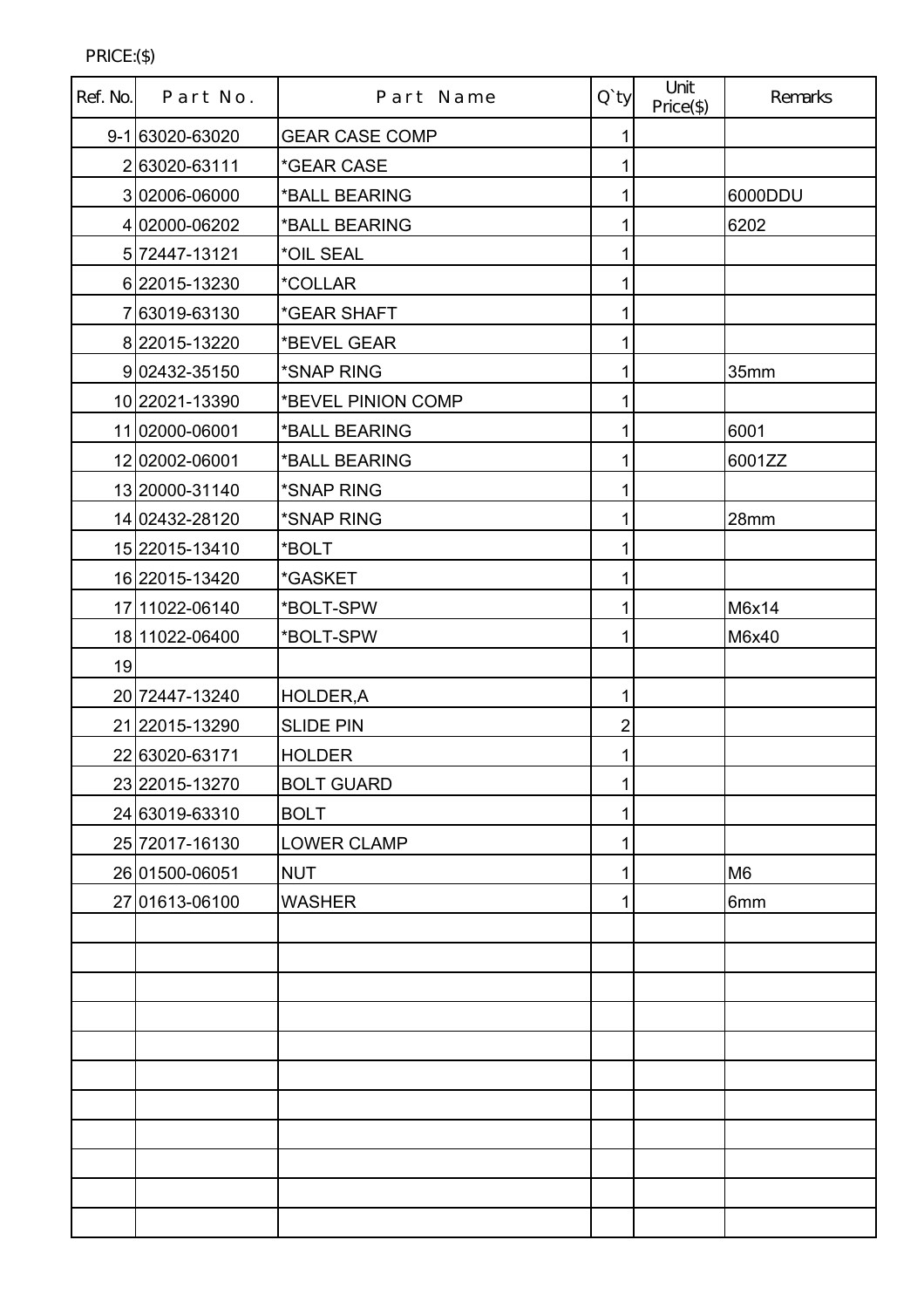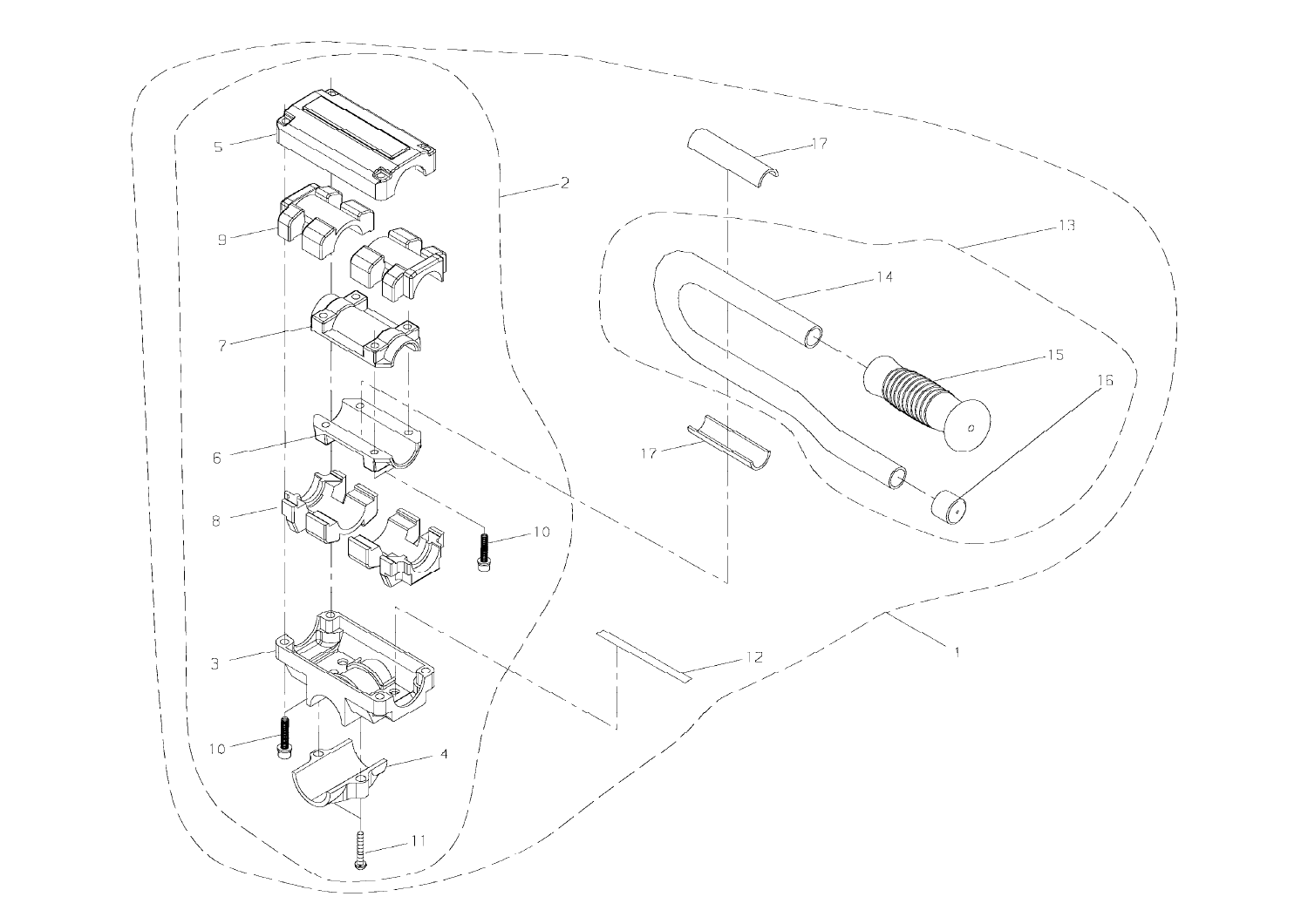PRICE:(\$)

| Ref. No. | Part No.         | Part Name               | $Q^{\cdot}$ ty | Unit<br>Price(\$) | Remarks |
|----------|------------------|-------------------------|----------------|-------------------|---------|
|          | 10-1 62060-64010 | <b>HANDLE ASSY</b>      | 1              |                   |         |
|          | 272555-14100     | *BRACKET COMP           | $\mathbf{1}$   |                   |         |
|          | 372555-14110     | <b>**HANDLE BRACKET</b> | $\mathbf{1}$   |                   |         |
|          | 4 72555-14120    | <b>**LOWER CAP</b>      | 1              |                   |         |
|          | 5 72555-14130    | **UPPER CAP             | $\mathbf{1}$   |                   |         |
|          | 6 22015-14140    | <b>**LOWER CLAMP</b>    | $\mathbf 1$    |                   |         |
|          | 7 22015-14150    | **UPPER CLAMP           | $\mathbf{1}$   |                   |         |
|          | 8 22015-14160    | <b>**LOWER CUSHION</b>  | $\mathbf{2}$   |                   |         |
|          | 922015-14170     | **UPPER CUSHION         | $\overline{2}$ |                   |         |
|          | 10 11022-05250   | **BOLT-SPW              | 8 <sup>1</sup> |                   | M5x25   |
|          | 11 1210-06250    | **SCREW, BUTTON         | $\overline{2}$ |                   | M6x25   |
|          | 12 72514-14190   | *EARTH CORD             | 1              |                   |         |
|          | 13 72430-14200   | *HANDLE SUBASSY         | $\mathbf{1}$   |                   |         |
|          | 14 72430-14210   | **HANDLE                | $\mathbf{1}$   |                   |         |
|          | 15 22421-14230   | **GRIP                  | $\mathbf{1}$   |                   |         |
|          | 16 72430-14270   | **CAP                   | 1              |                   |         |
|          | 17 72556-14260   | *SPACER                 | $\mathbf{2}$   |                   |         |
|          |                  |                         |                |                   |         |
|          |                  |                         |                |                   |         |
|          |                  |                         |                |                   |         |
|          |                  |                         |                |                   |         |
|          |                  |                         |                |                   |         |
|          |                  |                         |                |                   |         |
|          |                  |                         |                |                   |         |
|          |                  |                         |                |                   |         |
|          |                  |                         |                |                   |         |
|          |                  |                         |                |                   |         |
|          |                  |                         |                |                   |         |
|          |                  |                         |                |                   |         |
|          |                  |                         |                |                   |         |
|          |                  |                         |                |                   |         |
|          |                  |                         |                |                   |         |
|          |                  |                         |                |                   |         |
|          |                  |                         |                |                   |         |
|          |                  |                         |                |                   |         |
|          |                  |                         |                |                   |         |
|          |                  |                         |                |                   |         |
|          |                  |                         |                |                   |         |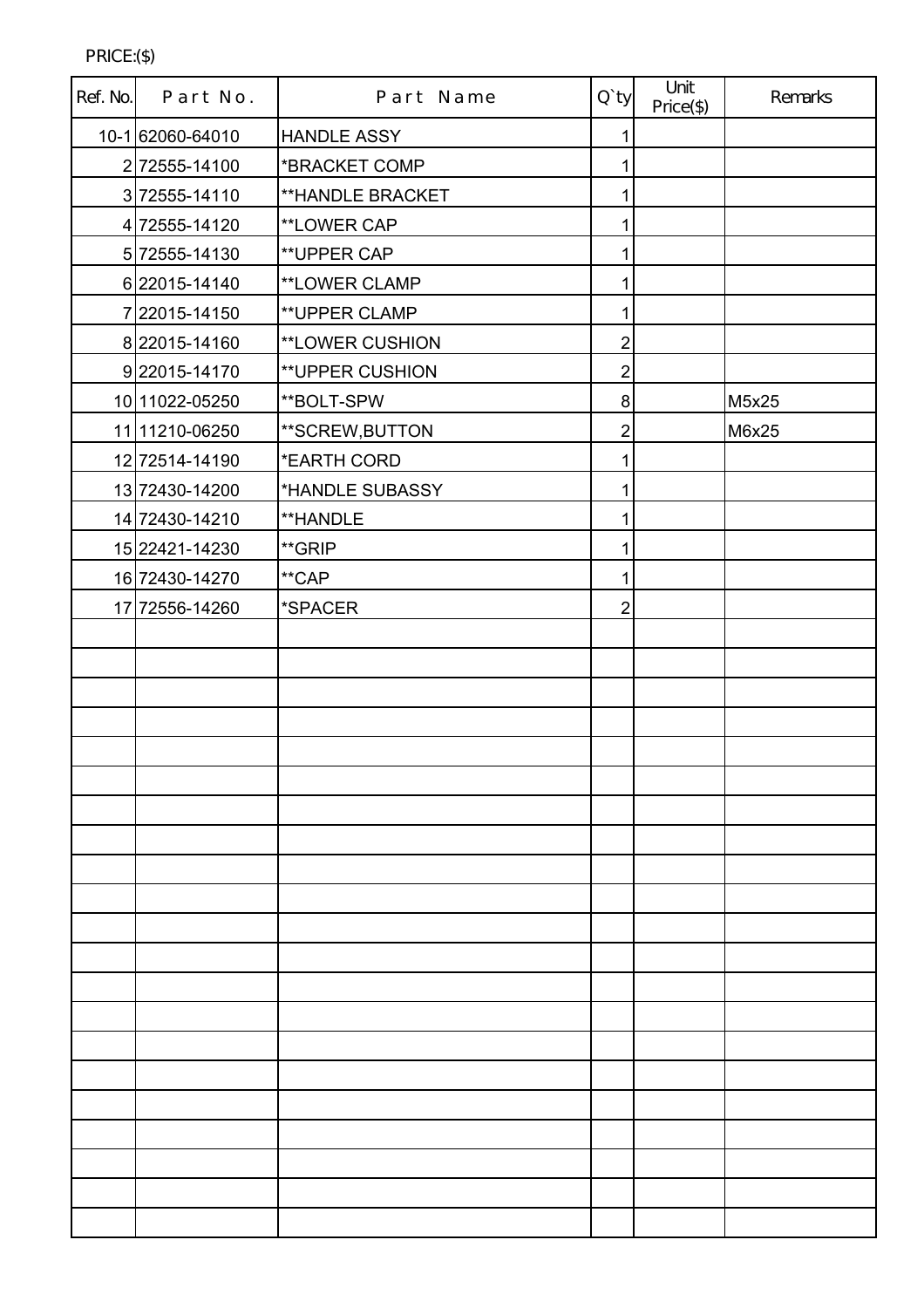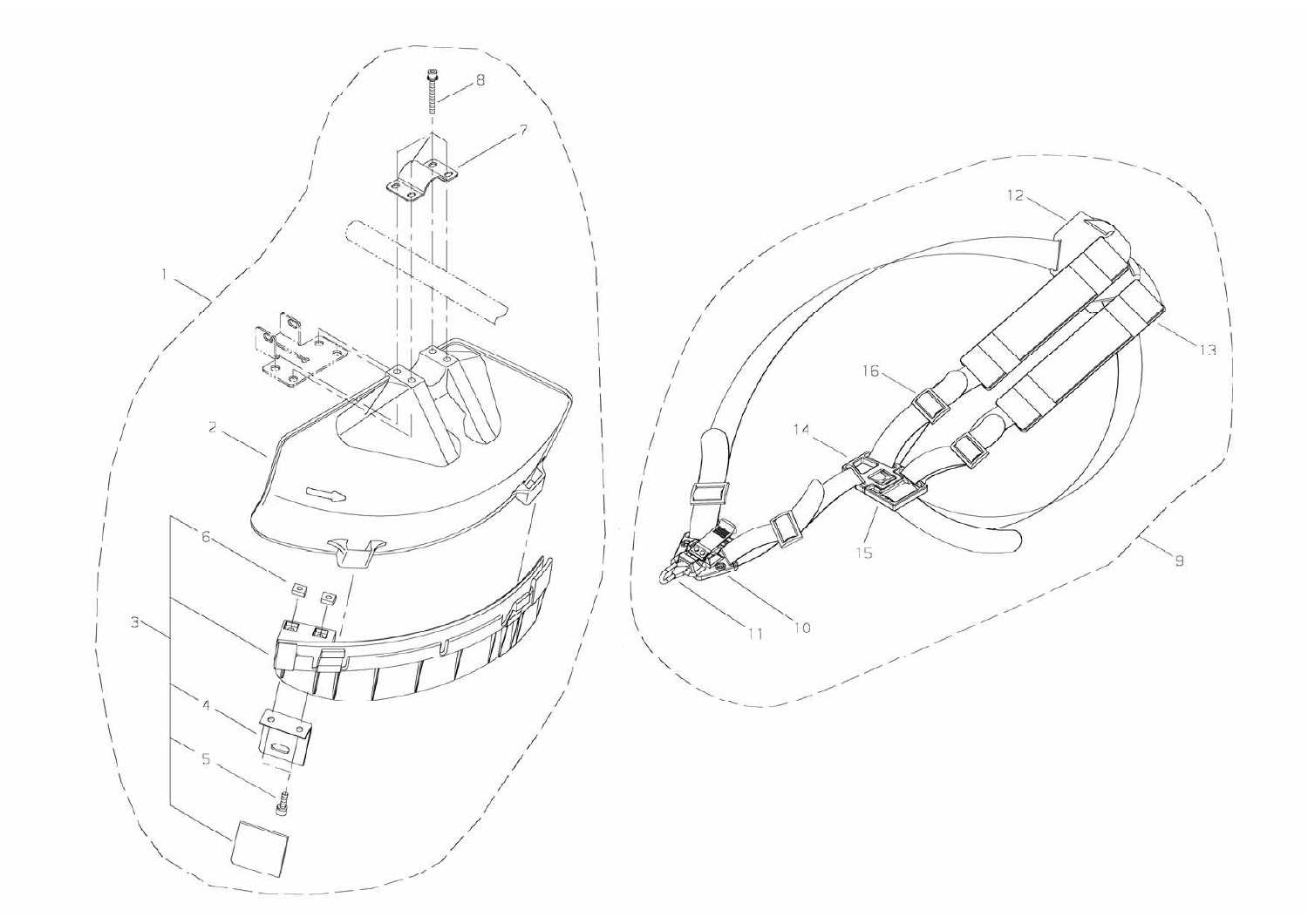| Ref. No. | Part No.         | Part Name           | $Q^{\cdot}$ ty          | Unit<br>Price(\$) | Remarks |
|----------|------------------|---------------------|-------------------------|-------------------|---------|
|          | 11-1 64008-66311 | <b>GUARD SET</b>    | 1                       |                   |         |
|          | 262903-66111     | *GUARD              | 1                       |                   |         |
|          | 362903-66332     | *SUBGUARD ASSY      | 1                       |                   |         |
|          | 472480-16121     | **CUTTER            | 1                       |                   |         |
|          | 5 11020-05160    | **BOLT-SW           | $\overline{c}$          |                   | M5x16   |
|          | 6 22420-16120    | **NUT               | $\overline{2}$          |                   |         |
|          | 772480-16210     | *UPPER CLAMP        | 1                       |                   |         |
|          | 811022-05450     | *BOLT-SPW           | $\overline{\mathbf{4}}$ |                   | M5x45   |
|          | 937096-67010     | <b>HARNESS ASSY</b> | 1                       |                   |         |
|          | 1037141-67310    | *HOLDER COMP        | 1                       |                   |         |
|          | 11 37141-67350   | *HOOK               | 1                       |                   |         |
|          | 12 37096-67310   | *BAND COMP          | 1                       |                   |         |
|          | 1337141-67370    | *PAD                | $\mathbf 2$             |                   |         |
|          | 14 37096-67330   | *BAND COMP          | 1                       |                   |         |
|          | 15 37096-67350   | *BUCKLE             | $\mathbf{1}$            |                   |         |
|          | 16 37096-67360   | *BUCKLE             | 4                       |                   |         |
|          |                  |                     |                         |                   |         |
|          |                  |                     |                         |                   |         |
|          |                  |                     |                         |                   |         |
|          |                  |                     |                         |                   |         |
|          |                  |                     |                         |                   |         |
|          |                  |                     |                         |                   |         |
|          |                  |                     |                         |                   |         |
|          |                  |                     |                         |                   |         |
|          |                  |                     |                         |                   |         |
|          |                  |                     |                         |                   |         |
|          |                  |                     |                         |                   |         |
|          |                  |                     |                         |                   |         |
|          |                  |                     |                         |                   |         |
|          |                  |                     |                         |                   |         |
|          |                  |                     |                         |                   |         |
|          |                  |                     |                         |                   |         |
|          |                  |                     |                         |                   |         |
|          |                  |                     |                         |                   |         |
|          |                  |                     |                         |                   |         |
|          |                  |                     |                         |                   |         |
|          |                  |                     |                         |                   |         |
|          |                  |                     |                         |                   |         |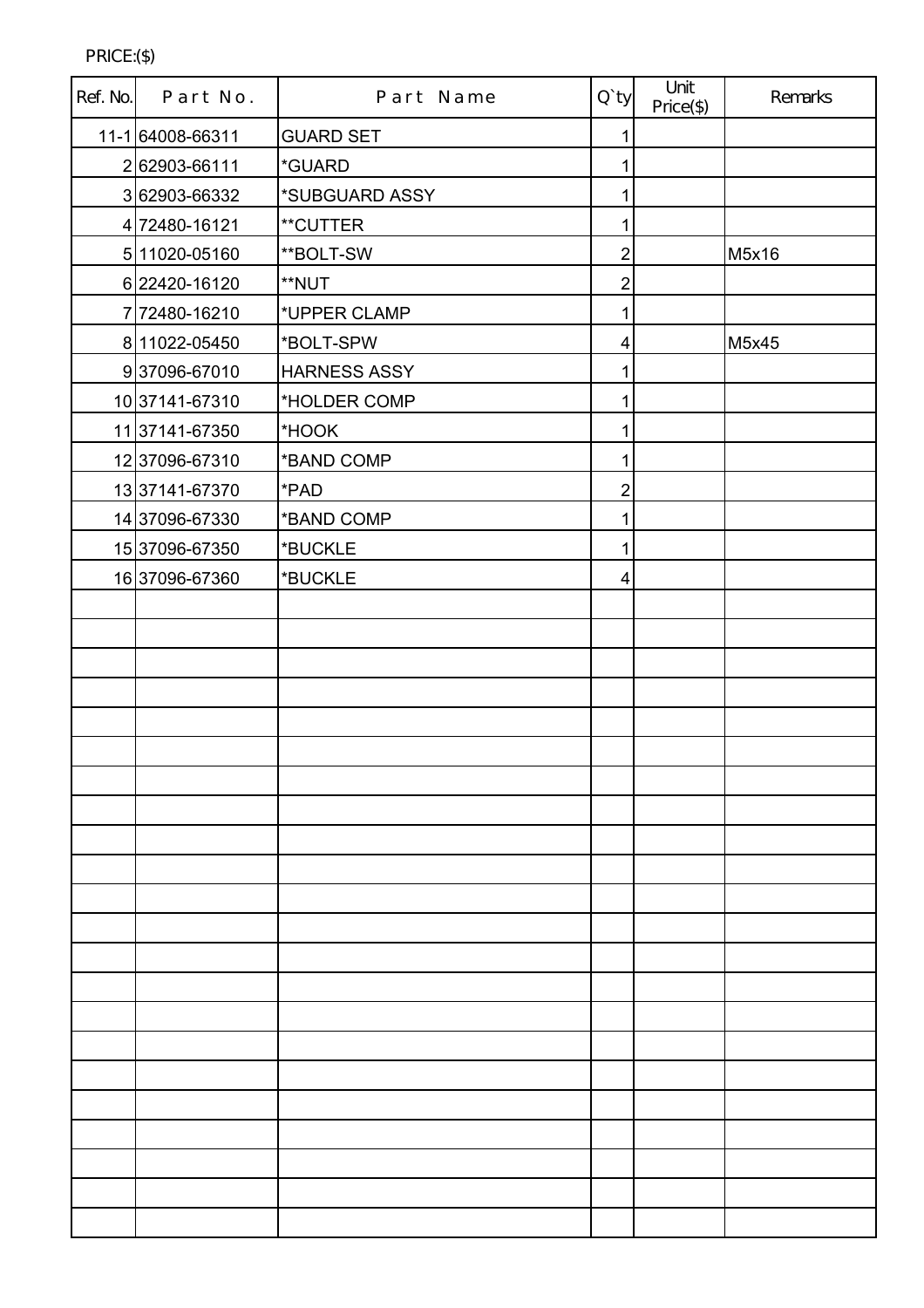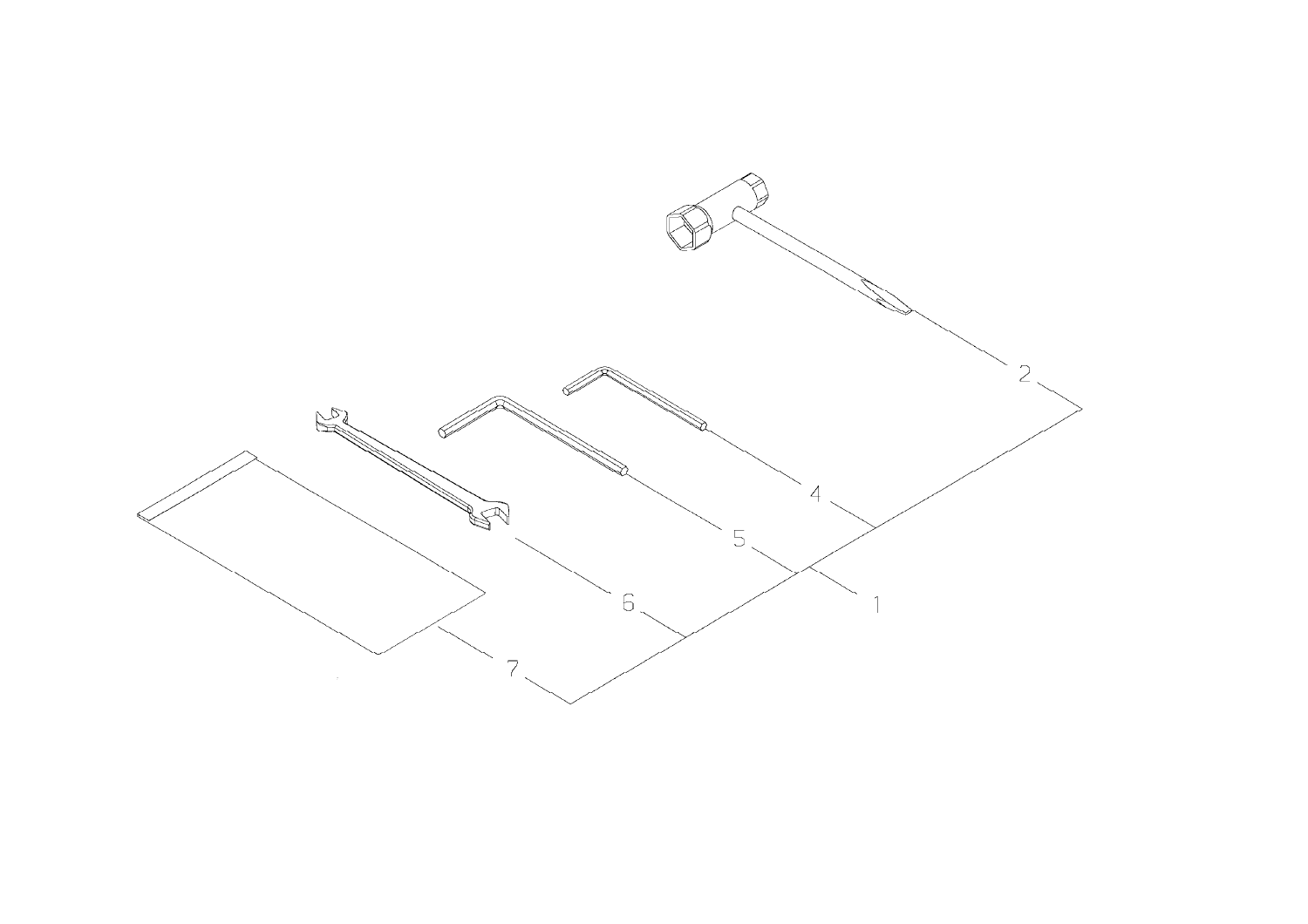| Ref. No. | Part No.         | Part Name       | $Q$ ty       | Unit<br>Price(\$) | Remarks        |
|----------|------------------|-----------------|--------------|-------------------|----------------|
|          | 12-1 72547-91100 | <b>TOOL SET</b> | 1            |                   |                |
|          | 272518-91180     | *PLUG WRENCH    | 1            |                   |                |
|          | 409026-04001     | *HEXA-WRENCH    | $\mathbf{1}$ |                   | M <sub>5</sub> |
|          | 509026-05001     | *HEXA-WRENCH    | 1            |                   | M <sub>6</sub> |
|          | 6 22000-91120    | *SPANNER        | 1            |                   |                |
|          | 7 19639-01700    | *POLY-BAG       | 1            |                   |                |
|          |                  |                 |              |                   |                |
|          |                  |                 |              |                   |                |
|          |                  |                 |              |                   |                |
|          |                  |                 |              |                   |                |
|          |                  |                 |              |                   |                |
|          |                  |                 |              |                   |                |
|          |                  |                 |              |                   |                |
|          |                  |                 |              |                   |                |
|          |                  |                 |              |                   |                |
|          |                  |                 |              |                   |                |
|          |                  |                 |              |                   |                |
|          |                  |                 |              |                   |                |
|          |                  |                 |              |                   |                |
|          |                  |                 |              |                   |                |
|          |                  |                 |              |                   |                |
|          |                  |                 |              |                   |                |
|          |                  |                 |              |                   |                |
|          |                  |                 |              |                   |                |
|          |                  |                 |              |                   |                |
|          |                  |                 |              |                   |                |
|          |                  |                 |              |                   |                |
|          |                  |                 |              |                   |                |
|          |                  |                 |              |                   |                |
|          |                  |                 |              |                   |                |
|          |                  |                 |              |                   |                |
|          |                  |                 |              |                   |                |
|          |                  |                 |              |                   |                |
|          |                  |                 |              |                   |                |
|          |                  |                 |              |                   |                |
|          |                  |                 |              |                   |                |
|          |                  |                 |              |                   |                |
|          |                  |                 |              |                   |                |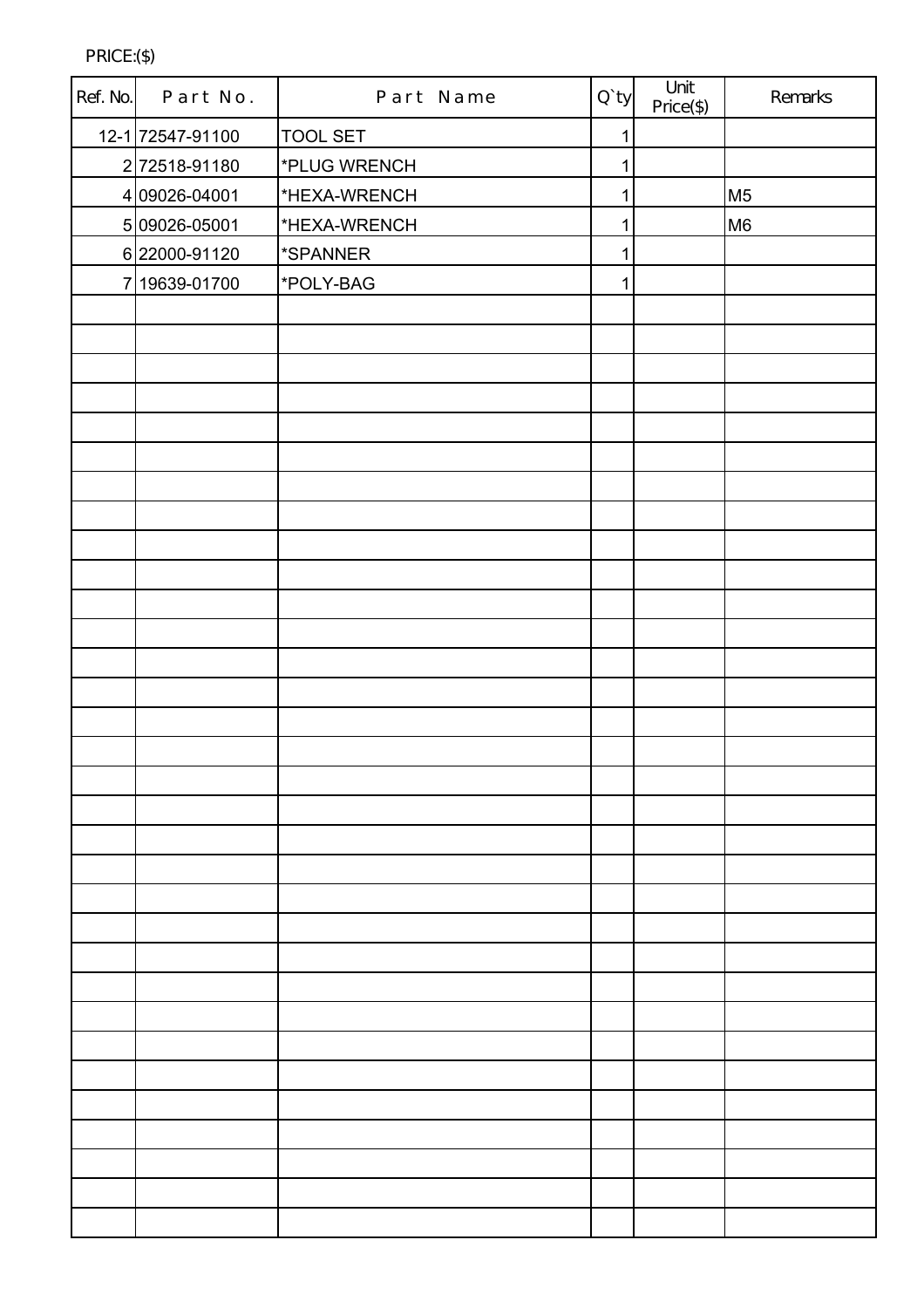